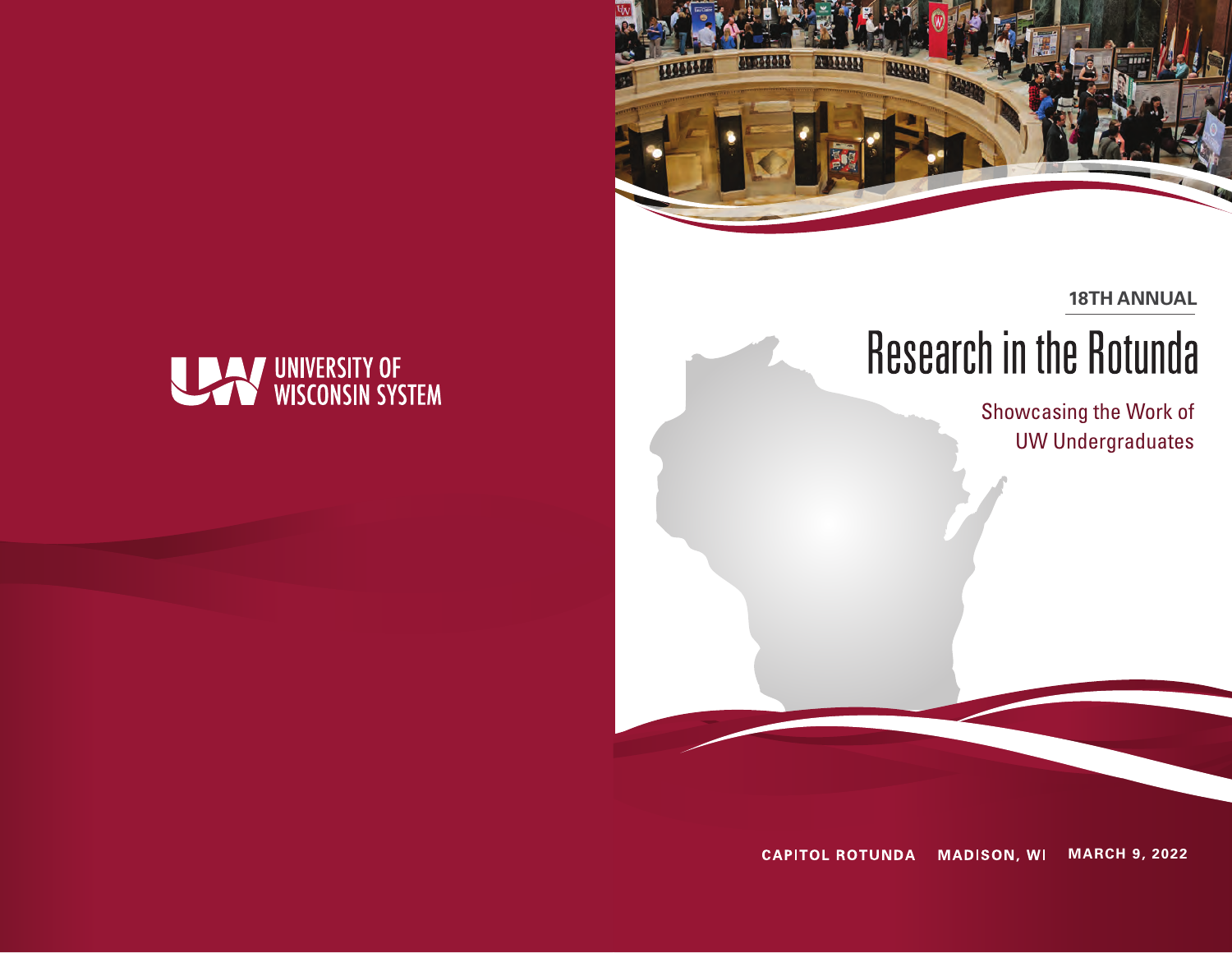# **18TH ANNUAL Research in the Rotunda**

Showcasing the Work of UW Undergraduates

**wisconsin.edu/research-in-the-rotunda facebook.com/uwsystem twitter.com/uwsystem #RITR2022**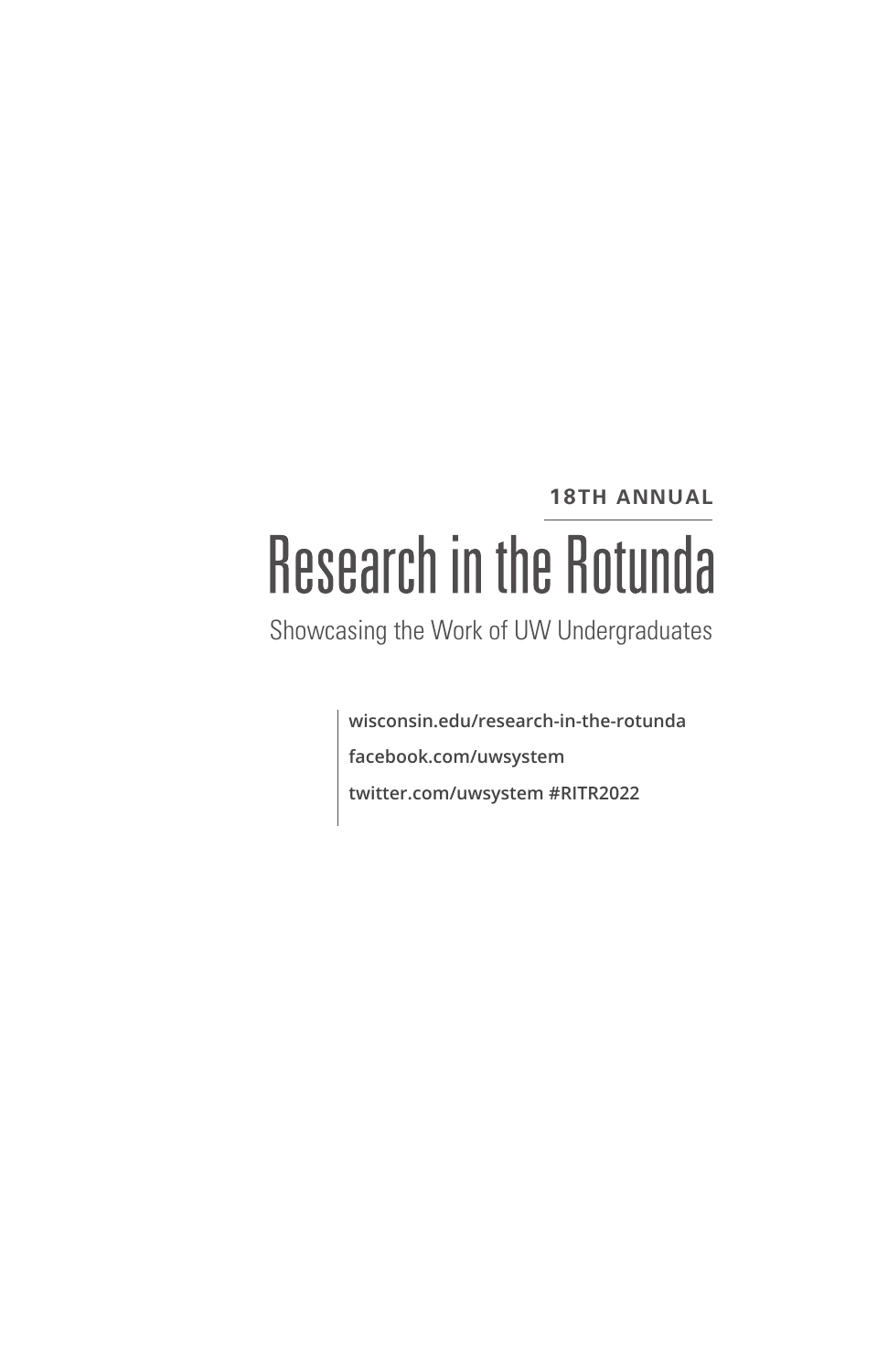# **18TH ANNUAL** RESEARCH IN THE ROTUNDA *March 9, 2022*

# **CONTENTS**

| From the President        |    |  |
|---------------------------|----|--|
| Board of Regents          |    |  |
| Chancellors               | 4  |  |
| <b>Faculty Advisers</b>   |    |  |
| Student Presenters        |    |  |
| Alphabetical by UW Campus | 8  |  |
| By Legislative District   | 18 |  |
|                           |    |  |

# SCHEDULE INFORMATION

# **9:30-10:30am – Set Up Posters**

*Breakfast snacks available for student presenters and faculty advisers*

# **10:30am-2:30pm – Posters Display, Capitol Rotunda**

# **12pm – Remarks, Capitol Rotunda**

*Speaker: Tommy Thompson, President, University of Wisconsin System*

# **12:15pm – Lunch Served for Registrants Only, North Hearing Room**

# **2:30-3:30pm – Dismantle Posters**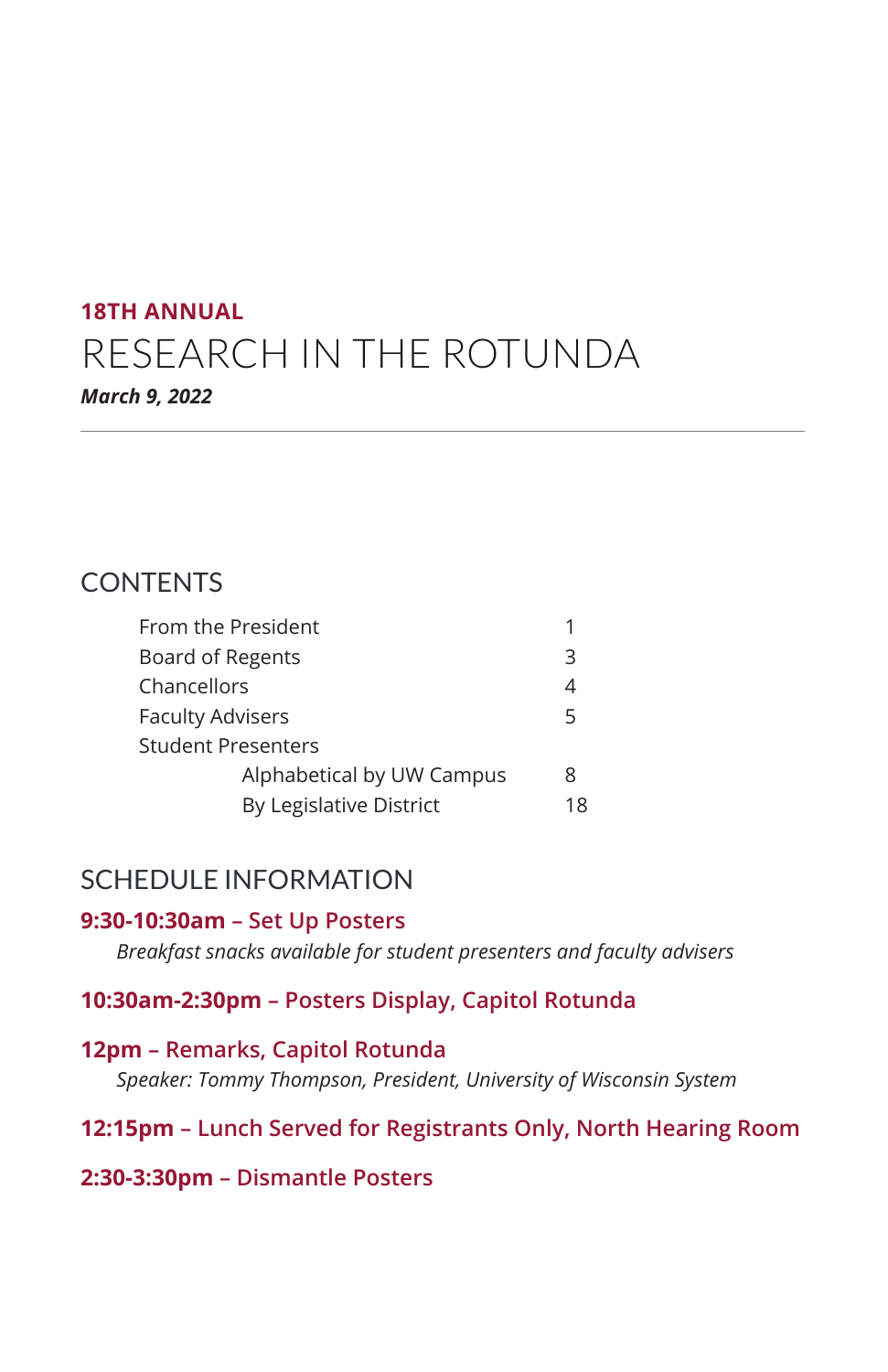# FROM THE PRESIDENT



Dear Education Partner,

Welcome to the UW System's 18th annual *Research in the Rotunda: Showcasing the Work of UW Undergraduates*. We are proud to be back in the capitol this year to highlight the research achievements of our undergraduate students for the general public and state government officials.

The research projects on display embody the personal and intellectual growth experienced by the

students who created them. They are a tangible representation of the UW System's ongoing commitment to build the talent pipeline and to expand knowledge and ideas that are instrumental to the state's success.

Through partnering with our accomplished faculty, each student has a rewarding opportunity to enhance their project management, teamwork, and critical problem-solving skills. Students investigated real-life issues affecting local, state, national, and international citizens and communities. Engaging in undergraduate research is a proven practice that leads to student success, not only in school, but also in future careers. The students' research also has the potential to inform public policy and decisions made by the private sector to help resolve the complex challenges our local, state, and global communities face.

We extend our appreciation to those who made this annual event possible, and we offer a special thanks to Wisconsin's elected representatives and state government officials for their participation and support. We also offer congratulations to the families, community supporters, and UW faculty advisers and staff who were significantly involved.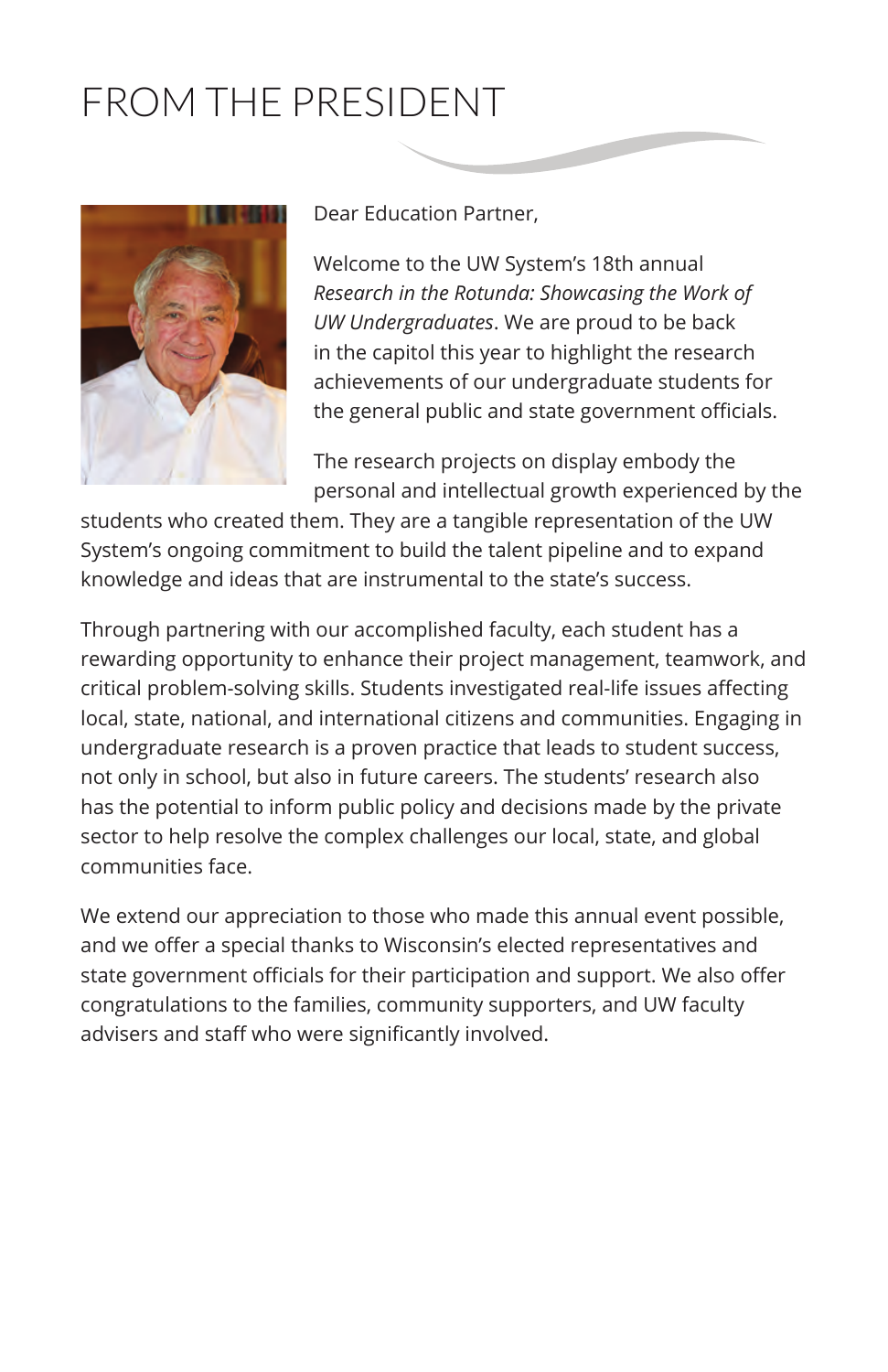Most importantly, we congratulate the talented students whose work represents the significant and valuable role undergraduate research plays throughout the UW System and beyond. Their efforts to extend knowledge beyond the boundaries of campus and to stimulate society through their research exemplify the Wisconsin Idea and make us all very proud of them, our university system, and our state.

Cordially,

 Tommy G. Thompson President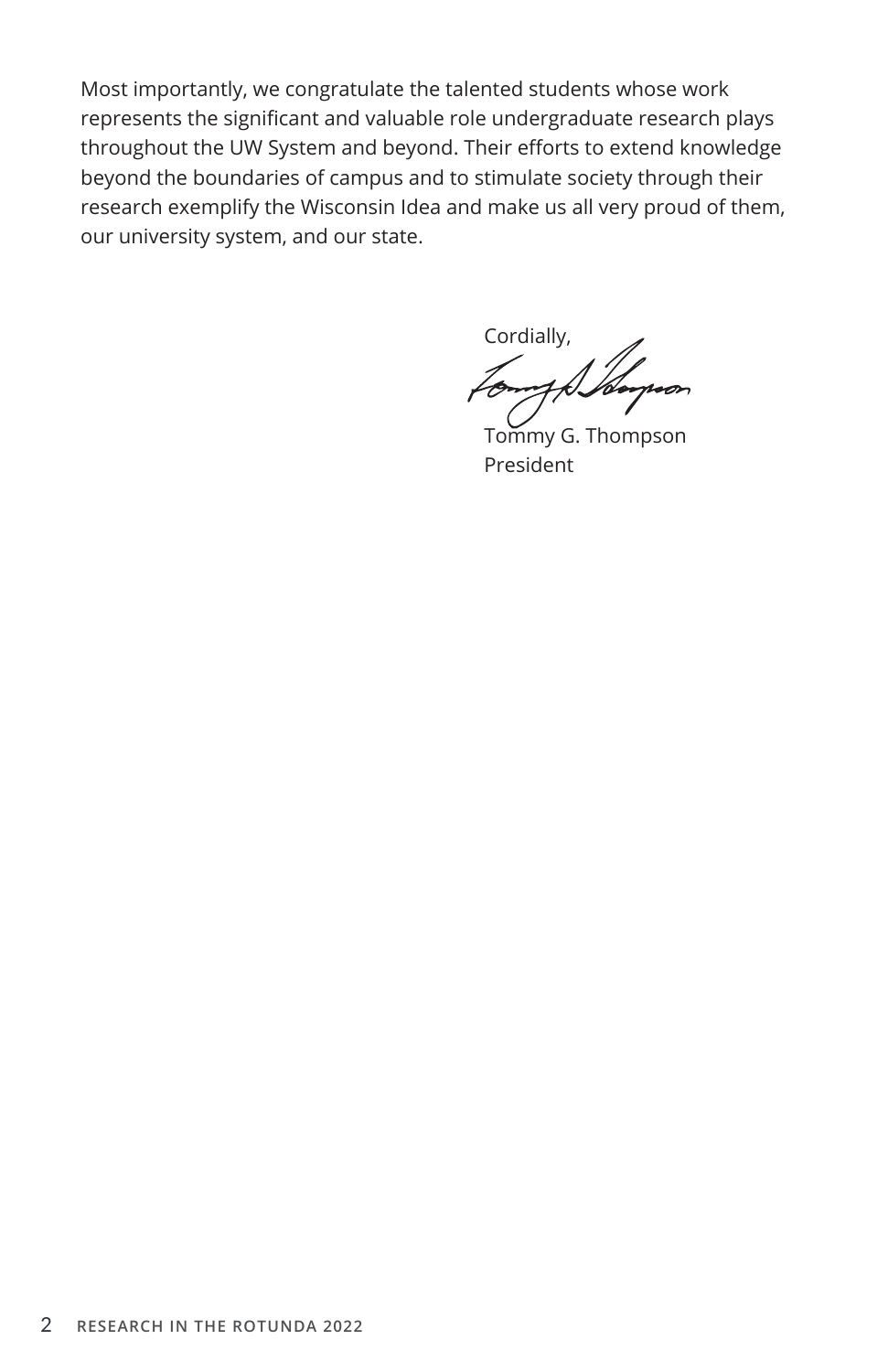# BOARD OF REGENTS

Regent Robert Atwell Regent Scott Beightol Regent Amy Blumenfeld Bogost Regent Héctor Colón Regent Michael M. Grebe Regent Mike Jones Regent Tracey L. Klein Regent Edmund Manydeeds III, *President* Regent John W. Miller Regent Rodney Pasch Regent Andrew S. Petersen Regent Cris Peterson Regent Ashok Rai Regent Corey Saffold Regent Brianna Tucker Regent Jill Underly Regent Karen Walsh, *Vice President* Regent Kyle M. Weatherly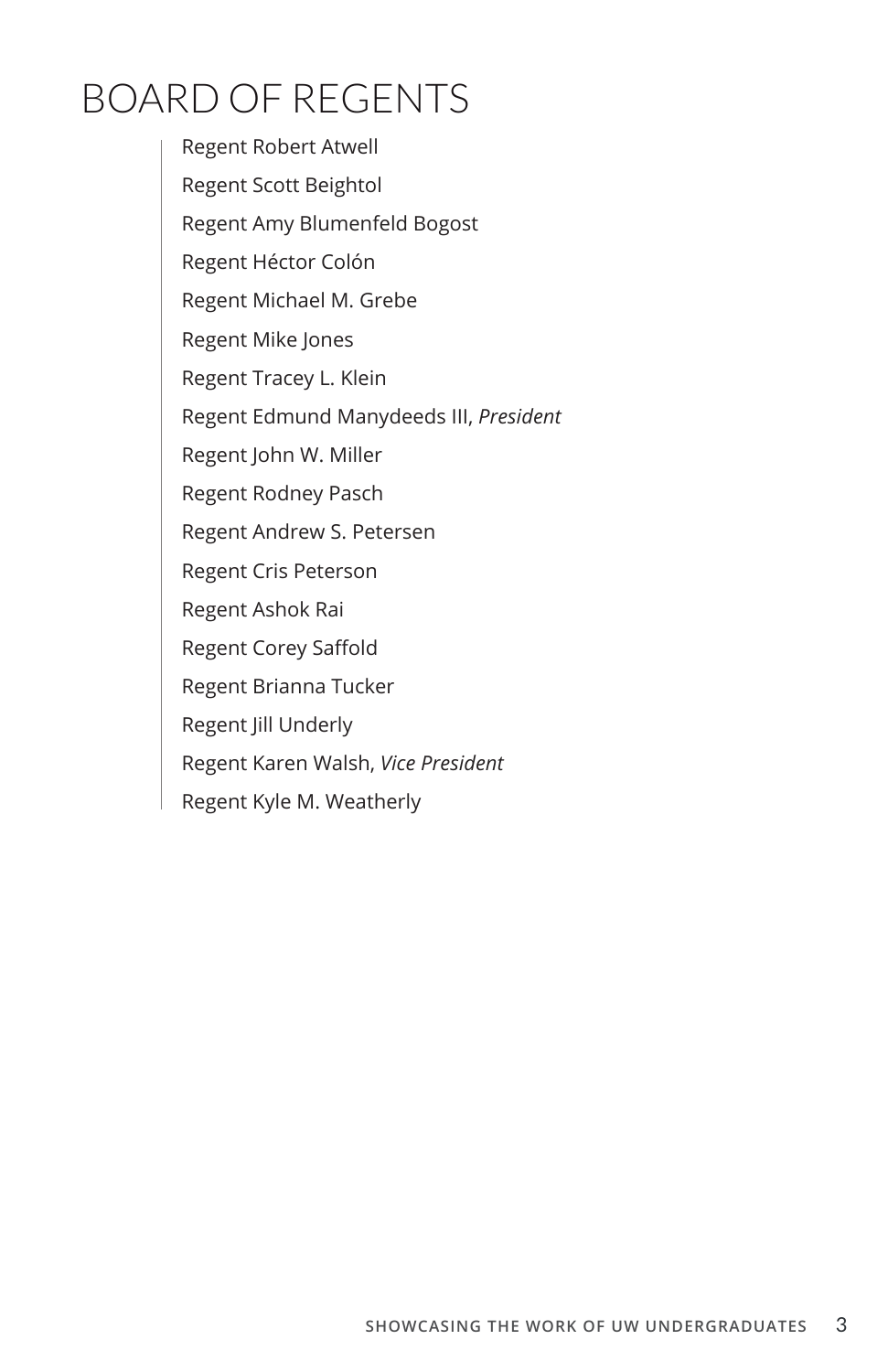# **CHANCELLORS**

Chancellor James Schmidt *University of Wisconsin–Eau Claire*

Chancellor Michael Alexander *University of Wisconsin–Green Bay*

Chancellor Joe Gow *University of Wisconsin–La Crosse*

Chancellor Rebecca Blank *University of Wisconsin–Madison*

Chancellor Mark Mone *University of Wisconsin–Milwaukee*

Chancellor Andrew J. Leavitt *University of Wisconsin–Oshkosh*

Chancellor Deborah Ford *University of Wisconsin–Parkside*

Chancellor Dennis J. Shields *University of Wisconsin–Platteville*

Chancellor Maria Gallo *University of Wisconsin–River Falls*

Chancellor Thomas Gibson *University of Wisconsin–Stevens Point*

Chancellor Katherine P. Frank *University of Wisconsin–Stout*

Chancellor Renée Wachter *University of Wisconsin–Superior*

Chancellor Jim Henderson (interim) *University of Wisconsin–Whitewater*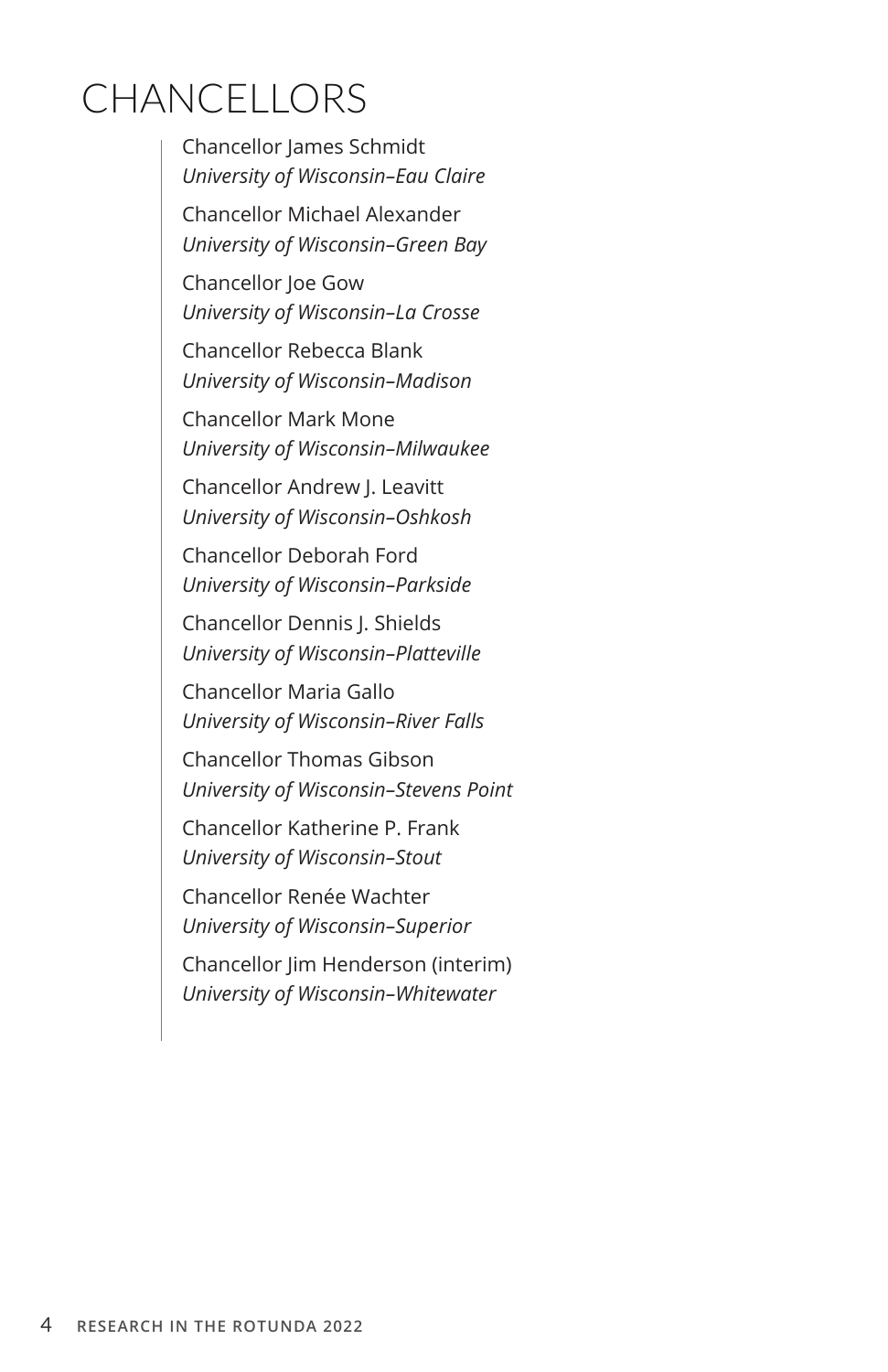# FACULTY ADVISERS

Student research cannot occur without the dedication and personal commitment of faculty advisers. We wish to acknowledge the following faculty members for their work to make undergraduate research collaboration possible on every UW System campus.

|                        |                      |                | <b>Legislative District</b> |                 |
|------------------------|----------------------|----------------|-----------------------------|-----------------|
| <b>Faculty Adviser</b> | Campus               | <b>Poster</b>  |                             | Senate/Assembly |
| James Brian Mahoney    | UW-Eau Claire        | 1              | 10                          | 91              |
| Sarah Vitale           | <b>UW-Eau Claire</b> | $\mathbf{1}$   | 31                          | 91              |
| <b>Brad Carter</b>     | <b>UW-Eau Claire</b> | $\overline{2}$ | 31                          | 91              |
| Elisabeth Harrahy      | UW-Whitewater        | 3              | 13                          | 38              |
| Joseph Sanford         | UW-Platteville       | $\overline{4}$ | 27                          | 80              |
| Michael Holly          | UW-Green Bay         | 5, 6           | 30                          | 88              |
| Kristopher Wright      | UW-Platteville       | 7              | 17                          | 49              |
| Becky Doyle-Morin      | UW-Platteville       | 7              | 17                          | 51              |
| Tisha King-Heiden      | UW-La Crosse         | 8              | 32                          | 95              |
| James Boulter          | UW-Eau Claire        | 9              | 31                          | 91              |
| Crispin Pierce         | <b>UW-Eau Claire</b> | 9              | 31                          | 91              |
| Jidong Zhang           | UW-Eau Claire        | 10             | 23                          | 91              |
| Lesley Mayne           | <b>UW-Eau Claire</b> | 11             | 23                          | 67              |
| Anjela Wong            | <b>UW-Eau Claire</b> | 11             | 31                          | 91              |
| Michael Walsh          | UW-Eau Claire        | 12             | 23                          | 91              |
| Lorraine Smith         | <b>UW-Eau Claire</b> | 13             | 23                          | 67              |
| Sudeep Bhattacharyay   | UW-Eau Claire        | 14             | 31                          | 91              |
| <b>Wufeng Tian</b>     | UW-Eau Claire -      | 15             | 25                          | 75              |
|                        | <b>Barron County</b> |                |                             |                 |
| Kiel Nikolakakis       | UW-Green Bay         | 16             | 30                          | 88              |
| Karen Stahlheber       | UW-Green Bay         | 16             | 30                          | 88              |
| Tsz Lun (Alan) Chu     | UW-Green Bay         | 17             | 30                          | 88              |
| Sawa Senzaki           | UW-Green Bay         | 18             | 30                          | 88              |
| Allen Huffcutt         | UW-Green Bay         | 19             | 2                           | 4               |
| Jagadeep Thota         | UW-Green Bay         | 20             | 30                          | 90              |
| Debra Pearson          | UW-Green Bay         | 21             | 1                           | $\mathbf{1}$    |
| Georgette Heyrman      | UW-Green Bay         | 21             | $\overline{2}$              | $\overline{4}$  |
| Paul Mueller           | UW-Green Bay         | 21             | 30                          | 90              |
| Rebecca Abler          | UW-Green Bay,        | 22             | 9                           | 25              |
|                        | Manitowoc Campus     |                |                             |                 |
| <b>Richard Hein</b>    | UW-Green Bay,        | 22             | 9                           | 25              |
|                        | Manitowoc Campus     |                |                             |                 |
| <b>Heather Walder</b>  | UW-La Crosse         | 23             | 32                          | 95              |
| Michael Hoffman        | UW-La Crosse         | 24             | 32                          | 94              |
| Xinhui Li              | UW-La Crosse         | 25             | 32                          | 94              |
| Carol Miller           | UW-La Crosse         | 26             | 32                          | 95              |
| Anton Sanderfoot       | UW-La Crosse         | 27             | 32                          | 95              |
| <b>Whitney George</b>  | UW-La Crosse         | 28             | 32                          | 95              |
| Megan Zuelsdorff       | UW-Madison           | 29             | 26                          | 77              |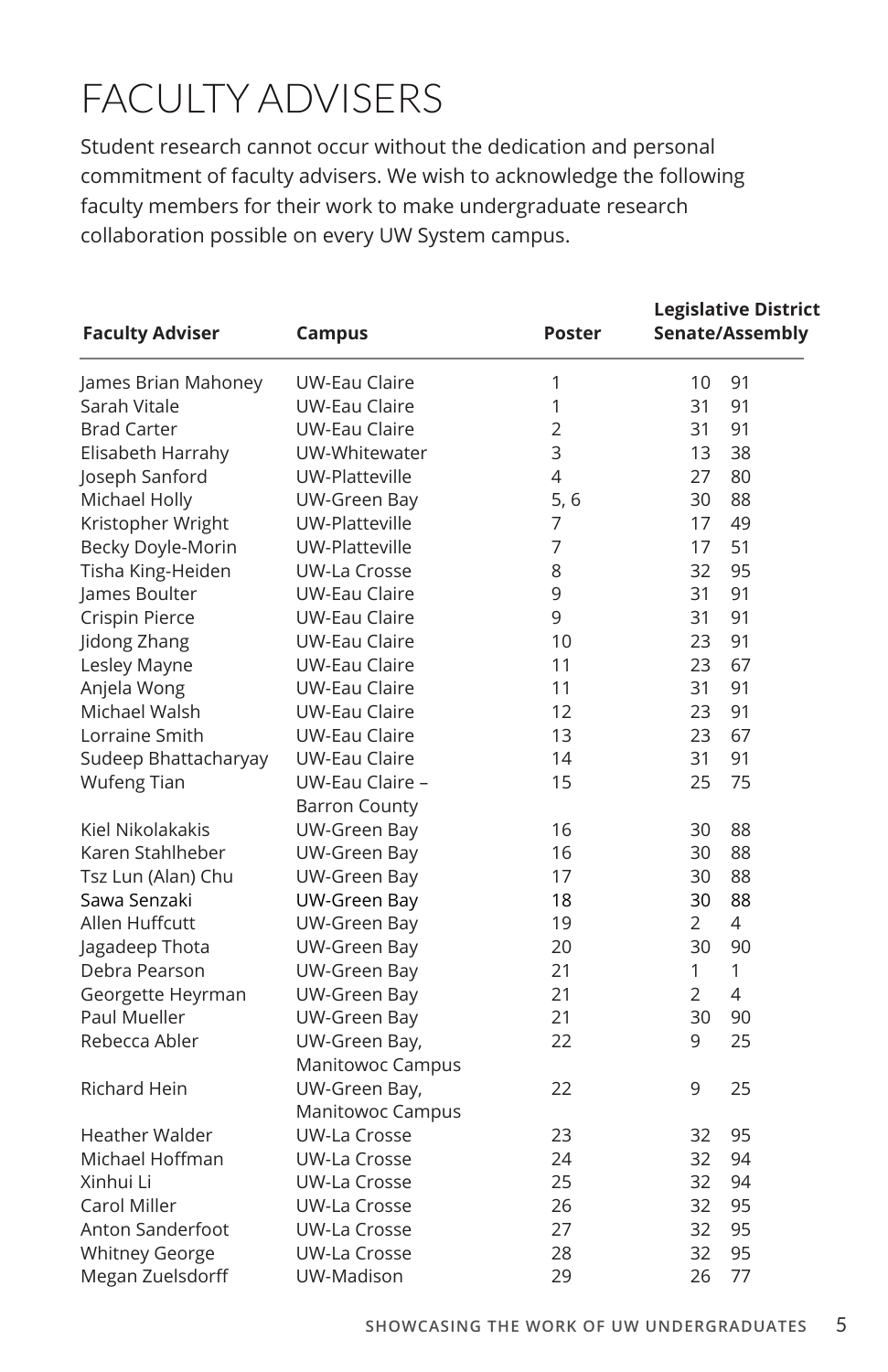| <b>Faculty Adviser</b> | <b>Campus</b>            | <b>Poster</b> | <b>Legislative District</b><br>Senate/Assembly |
|------------------------|--------------------------|---------------|------------------------------------------------|
| <b>Matthew Turner</b>  | UW-Madison               | 30            | 26<br>77                                       |
| Robert Roth            | UW-Madison               | 31            | 77<br>26                                       |
| Catherine Woodward     | UW-Madison               | 32            | 77<br>26                                       |
| Silvia Cavagnero       | UW-Madison               | 33            | 77<br>26                                       |
| Marie-Louise Mares     | UW-Madison               | 34            | 26<br>77                                       |
| Pradeep Rohatgi        | UW-Milwaukee             | 35            | 8<br>23                                        |
| Filipe Alberto         | UW-Milwaukee             | 36            | 7<br>19                                        |
| Christine Larson       | UW-Milwaukee             | 37            | 9<br>27                                        |
| <b>Trudy Watt</b>      | UW-Milwaukee             | 38            | 3<br>9                                         |
| Elizabeth Liedhegner   | UW-Milwaukee             | 39            | 5<br>14                                        |
| Bhagwant Singh Sindhu  | UW-Milwaukee             | 39            | $\overline{7}$<br>19                           |
| Nathaniel Stern        | UW-Milwaukee             | 40            | $\overline{7}$<br>19                           |
| Christopher Hays       | UW-Milwaukee at          | 41            | 20<br>58                                       |
|                        | <b>Washington County</b> |               |                                                |
| Gregg Jamison          | UW-Milwaukee at          | 41            | 27<br>80                                       |
|                        | Waukesha                 |               |                                                |
| Marianne Johnson       | UW Oshkosh               | 43            | 54<br>18                                       |
| John Chan              | UW Oshkosh               | 44            | 54<br>18                                       |
| Lauren Waters          | UW Oshkosh               | 45            | 54<br>18                                       |
| Ryan Allred            | UW Oshkosh               | 46            | 54<br>18                                       |
| S. Evan Kreider        | UW Oshkosh,              | 47            | 57<br>19                                       |
|                        | Fox Cities Campus        |               |                                                |
| Mai See Thao           | UW Oshkosh               | 48            | 54<br>18                                       |
| David Higgs            | UW-Parkside              | 49            | 22<br>64                                       |
| Lori Allen             | UW-Parkside              | 50            | 64<br>22                                       |
| John Skalbeck          | UW-Parkside              | 51            | 21<br>61                                       |
| Bom Soo Kim            | UW-Parkside              | 52            | 21<br>61                                       |
| Meredith McGinley      | UW-Parkside              | 53            | 22<br>64                                       |
| Gregory C. Mayer       | UW-Parkside              | 54            | 64<br>22                                       |
| Harold Evensen         | UW-Platteville           | 55            | 27<br>80                                       |
| Gretchen Bohnhoff      | UW-Platteville           | 56            | 17<br>49                                       |
| Jorge Camacho          | UW-Platteville           | 57            | 17<br>49                                       |
| Edoardo Rubino         | UW-Platteville           | 57            | 17<br>49                                       |
| Evan Larson            | UW-Platteville           | 58            | 17<br>49                                       |
| Jodi Prosise           | UW-Platteville           | 59            | 17<br>49                                       |
| lan MacKenzie          | UW-Platteville           | 60            | 17<br>49                                       |
| Zhifang (Faye) Peng    | UW-Platteville Richland  | 61            | 50<br>17                                       |
| Yunshan Lian           | UW-Platteville           | 61            | 78<br>26                                       |
| James Cortright        | UW-River Falls           | 62            | 10<br>30                                       |
| Surujhdeo Seunarine    | <b>UW-River Falls</b>    | 63            | 10 <sup>1</sup><br>30                          |
| Rebecca Haley          | <b>UW-River Falls</b>    | 64            | 10<br>30                                       |
| Yoana Newman           | UW-River Falls           | 65            | 10<br>30                                       |
| <b>Courtney Wells</b>  | <b>UW-River Falls</b>    | 66            | 10<br>30                                       |
| Saemyi Park            | <b>UW-Stevens Point</b>  | 67            | 71<br>24                                       |
| Nikolaus Butz          | <b>UW-Stevens Point</b>  | 68            | 71<br>24                                       |
| Lindsay Dresang        | UW-Stevens Point         | 69            | 71<br>24                                       |
| <b>Tiffany Akins</b>   | <b>UW-Stevens Point</b>  | 70            | 71<br>24                                       |
| Bryant Scharenbroch    | <b>UW-Stevens Point</b>  | 71            | $\mathbf{1}$<br>1                              |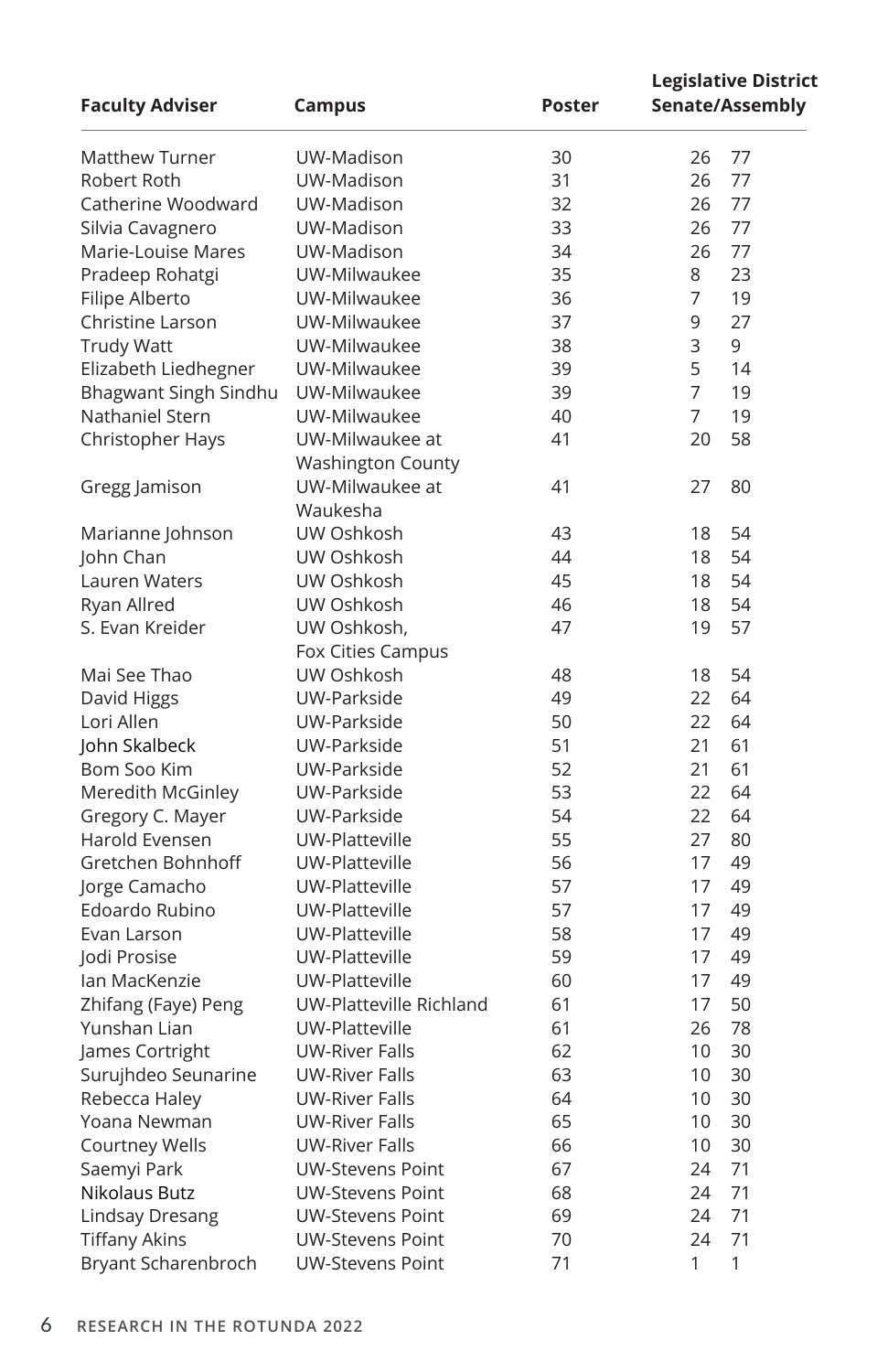| <b>Faculty Adviser</b>  | Campus                  | <b>Poster</b> |    | <b>Legislative District</b><br>Senate/Assembly |
|-------------------------|-------------------------|---------------|----|------------------------------------------------|
| Shannon Riha            | <b>UW-Stevens Point</b> | 71            | 24 | 70                                             |
| Brian Barringer         | <b>UW-Stevens Point</b> | 71            | 24 | 71                                             |
| Ann Impullitti          | <b>UW-Stevens Point</b> | 71            | 24 | 71                                             |
| Paul McGinley           | <b>UW-Stevens Point</b> | 72            | 24 | 71                                             |
| Amy Nitka               | <b>UW-Stevens Point</b> | 72            | 24 | 71                                             |
| Tina Lee                | UW-Stout                | 73, 75        | 10 | 29                                             |
| Zach Raff               | UW-Stout                | 74, 75        | 23 | 67                                             |
| <b>Thomas Pearson</b>   | UW-Stout                | 76            | 10 | 29                                             |
| Monika Herrman          | UW-Stout                | 77            | 10 | 29                                             |
| Eleni Pinnow            | UW-Superior             | 78            | 25 | 73                                             |
| Khalil (Haji) Dokhanchi | UW-Superior             | 79            | 25 | 73                                             |
| Lorena Rios Mendoza     | UW-Superior             | 80            | 25 | 73                                             |
| Hannah Ramage           | UW-Superior             | 81            | 25 | 73                                             |
| Shanna Nifoussi         | UW-Superior             | 82            | 25 | 73                                             |
| Kristopher McConnell    | UW-Superior             | 83            | 25 | 73                                             |
| Stephen Levas           | UW-Whitewater           | 84            | 28 | 83                                             |
| Krista McQueeney        | UW-Whitewater           | 85            | 26 | 76                                             |
| Luke J. Mortensen       | UW-Whitewater           | 86            | 15 | 43                                             |
| <b>Rex Hanger</b>       | UW-Whitewater           | 87            | 15 | 43                                             |
| Barbara Rybski Beaver   | UW-Whitewater           | 88            | 15 | 43                                             |
| Kristen Curran          | UW-Whitewater           | 89            | 11 | 33                                             |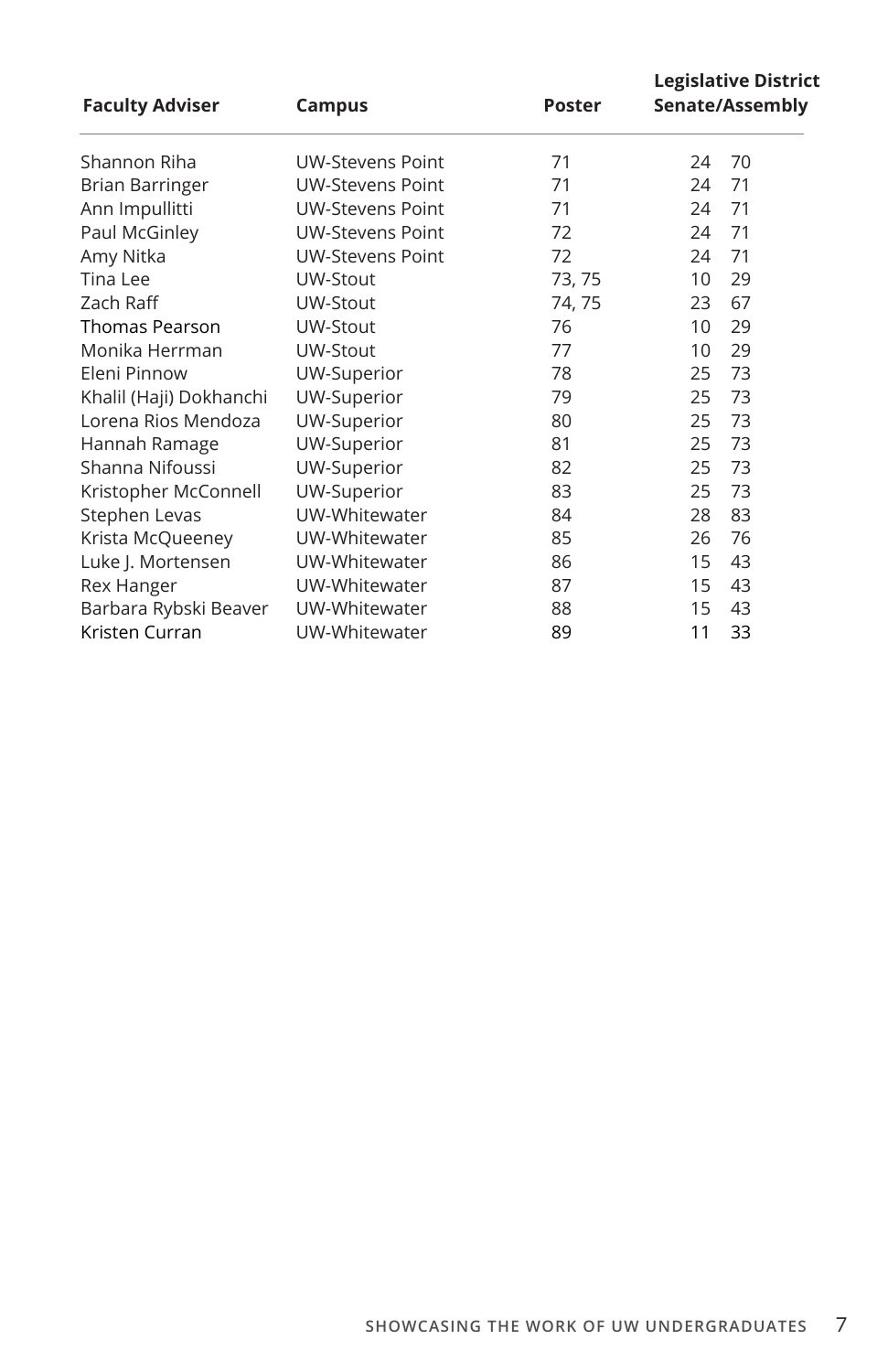# STUDENT PRESENTERS BY CAMPUS

# **Poster Number and Poster Title**

*Student Name, Hometown*

# **WATER RESEARCH FELLOWS**

**1 An Evaluation of Phosphorus Loading Through Lacustrine Groundwater Discharge in Lake Altoona, Eau Claire County, WI**

*Maddie Palubicki, UW-Eau Claire, Eleva, WI Co-authors: Jacob Huffaker, UW-Eau Claire; Bryanna Rayhorn, UW-Eau Claire*

- **2 Creating and Characterizing a Zebrafish Knockout Line for Studying Methylmercury Metabolism**  *Ashley Lutzke, UW-Eau Claire, Valders, WI*
- **3 Effects of a Mixture of Two Neonicotinoid Insecticides on Reproduction of**  *Ceriodaphnia dubia* **Water Fleas and Growth of** *Gammarus pseudolimnaeus* **Amphipods**

*Faune Fisher, UW-Whitewater, Cambria, WI Co-authors: Austin Draper, Anya Jeninga, Jacob Lacki*

# **4 Evaluation of Filter Media for Phosphorus Removal Systems**

*Zachary Flitsch, UW-Platteville, Milwaukee, WI Olivia Kozlowska, UW-Platteville, Chicago, IL Co-author: Tresa Jo Koopmeiners*

**5 Evaluation of Filter Media for Phosphorus Removal in Agricultural Runoff Treatment Systems**

*Emma Loucks, UW-Green Bay, Wausau, WI Co-author: Richard Perschon*

**6 Leachability and Plant-Availability of Phosphorus Sorbed to Agricultural Runoff Filter Media**

*Richard Perschon, UW-Green Bay, Delafield, WI Co-author: Emma Loucks*

# **7 Mussel Populations and Habitat Suitability in Southwest Wisconsin**

*Morgan Bradford, UW-Platteville, Kasson, MN Jagger Mess, UW-Platteville, Hazel Green, WI Jeremy Kohler, UW-Platteville, West Bend, WI Brooke Stover, UW-Platteville, Genoa, IL Travis Tucsek, UW-Platteville, Woodstock, IL*

**8 Secret Life of Fish: Bee-Harming Pesticide Makes Fish Larvae Susceptible to Predators**

*Sara Duffy, UW-La Crosse, Appleton, WI Co-author: Shayla Victoria*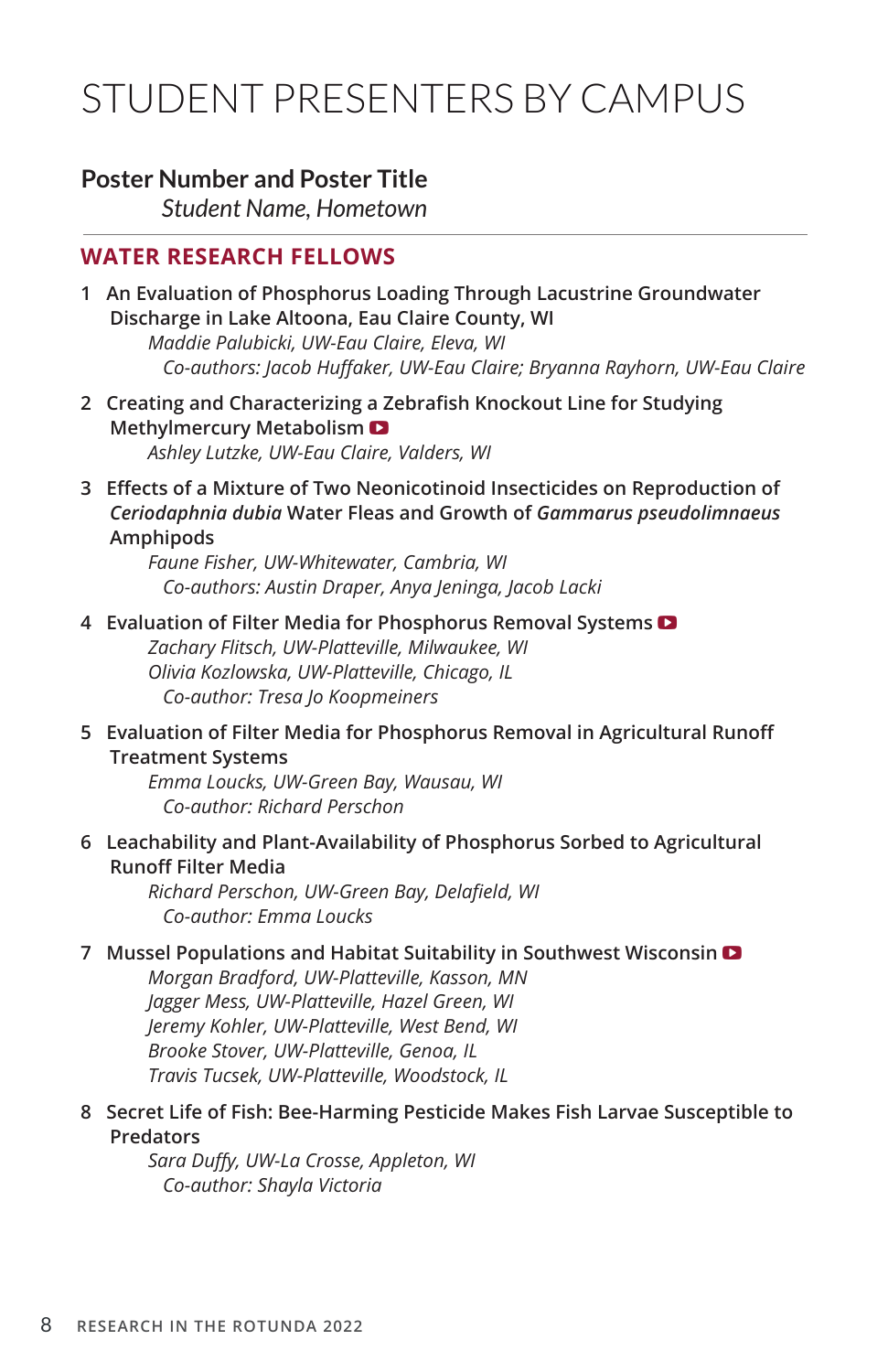*Student Name, Hometown*

# **UW-EAU CLAIRE**

## **9 COVID-19 Prevention Through Wastewater Screening and Ventilation Testing**

*Logan Anderson, Eleva, WI Alex Barker, Eau Claire, WI Breanna Wiese, Wisconsin Dells, WI Danielle Zahn, Seymour, WI Co-authors: Jordan Corrigal, Emily Fountas, Laura Horstman, Annika Yoney*

- **10 Cybersecurity: Its Impact on Public Companies**  *Sara Hansen, Mondovi, WI*
- **11 Examining Speech Assessment Tools for Bilingual Latinx Students** *Sarah Wilke, Waukesha, WI*

#### **12 Improving Kidney Disease Diagnosis Using Novel Infrared Light-Based Imaging**

*Zach Caterer, Eleva, WI Co-authors: Katie Feuker, Mikayla Hady, Blake Mathisen*

# **13 It's a WRAP: Environmental Influences That Impact Adolescents' Access to**

# **Commercial Tobacco Products**

*Grace Neugebauer, Eau Claire, WI Nicole Wolfe, Onalaska, WI*

#### **14 Probing the Chemistry of COVID-19 Severity Using High-Performance Computing**

*Carl Fossum, Eau Claire, WI Macey Smith, Marshfield, WI*

# *UW-Eau Claire – Barron County*

### **15 Hiring Challenges and Workforce Analysis of Local Business at Barron County, WI**

*Geboli Long, Rice Lake, WI Zhongzheng Zhou, Rice Lake, WI Co-author: Shi Qiao*

# **UW-GREEN BAY**

**16 Comparison of Soil Microbial Community Impacts on Plant Growth in Wisconsin and Michigan Agricultural Soils** *Isaiah O'Day, Green Bay, WI*

 *Co-author: Abby Mader* 

**17 Effects of Gratitude and Self-Compassion on White and Non-White Athletes' Psychosocial Outcomes**

*Betty Rose-Ackley, Sheboygan, WI*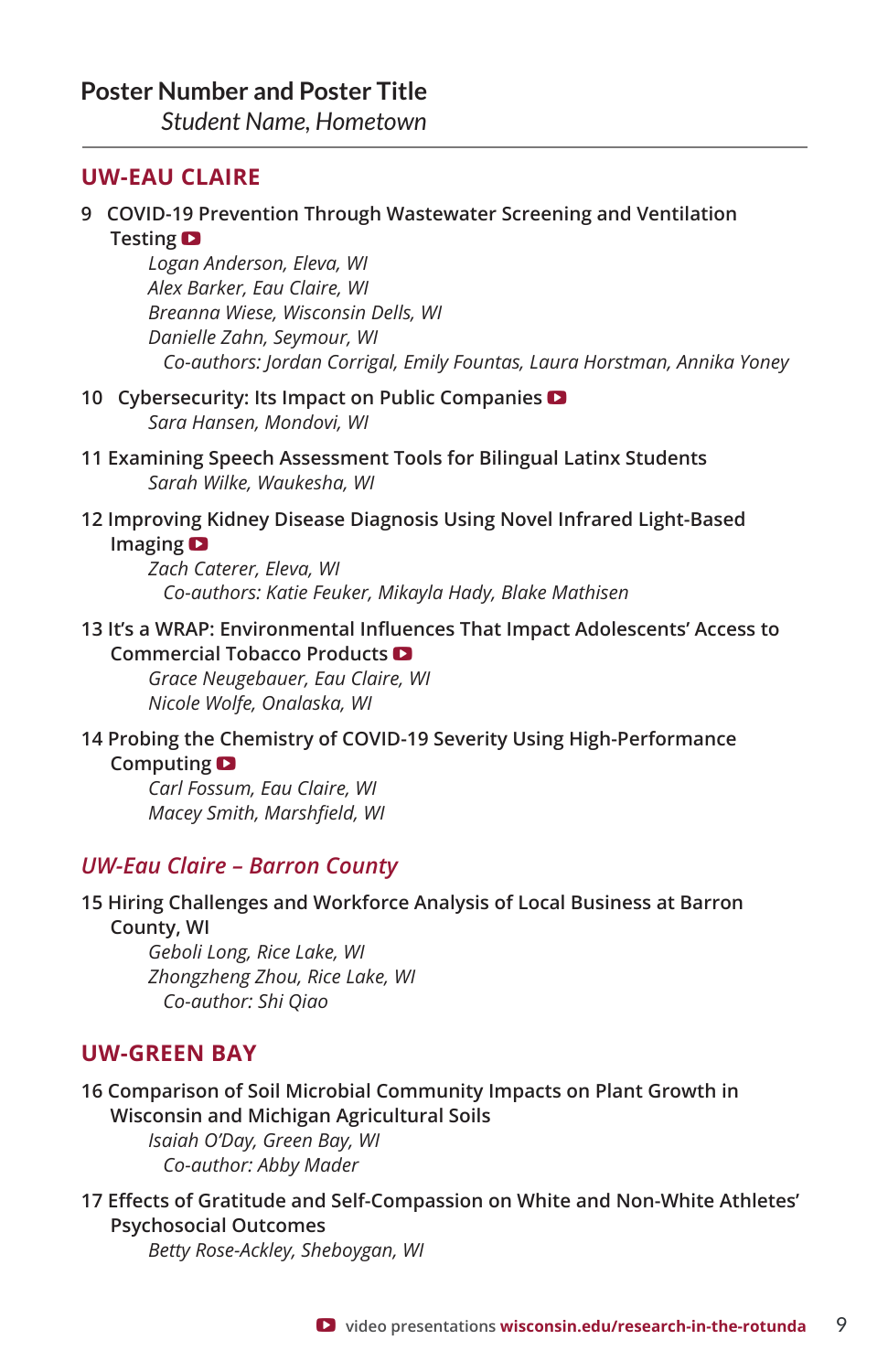*Student Name, Hometown*

# **18 A Social Gambling Task and Its Relation to Physiological Responses in Children and Adults**

*Carter Crowley, Fond du Lac, WI Taylor Kegen, Eau Claire, WI*

# **19 Implications of Race and Age on Behavior Description Interviews**

*Kelsi Engelhardt, Sheboygan, WI Elena Hurley, Cedarburg, WI Farhiya Muhidin, Milwaukee, WI Harrison Thiry, Kiel, WI Kyle VandeVenter, Menasha, WI* 

**20 Numerical Investigation of Gyroid Composite for Shock Mitigation** *Jordan Cioni, Green Bay, WI* 

# **21 Ovarian Cancer Cell Line-Specific Responses to Dietary Molecules Vitamin D and Omega-3 Fatty Acids**

*Kylie Gierach, Sheboygan, WI Katharina Keller, Forest Junction, WI Co-authors: Brooke Breitrick, Rebecca Radtke*

# *UW-Green Bay, Manitowoc Campus*

# **22 Assessment of Phosphorus Impairment of Lake Michigan Tributaries in Manitowoc County, WI**

*Sarah Burmesch, UW-Green Bay, Sheboygan Campus, Belgium, WI Alexandra Davis, UW-Green Bay, Green Bay, WI Cameron Mueller, UW-Green Bay, Manitowoc Campus, Manitowoc, WI Tanner Nate, UW-Green Bay, Manitowoc, WI*

# **UW-LA CROSSE**

# **23 Collaborative Archaeological Analysis of Early 20th Century Tourism in Red Cliff, Wisconsin**

*Lauren Brewer, Manitowoc, WI* 

# **24 Determination of HPIV3 M Protein Regions Involved in Assembly and Release of Virus Particles**

*Halle Pavelski, Stevens Point, WI Co-author: Dom Smith*

- **25 Development of Yeast-coated Beads for the Inactivation of Tulane Virus, a Human Norovirus Surrogate, in Water** *Hunter Charles, Spring Valley, WI*
- **26 How Political Efficacy Impacts Support for Redistributive Policies** *Kassidy Leannais, La Crosse, WI*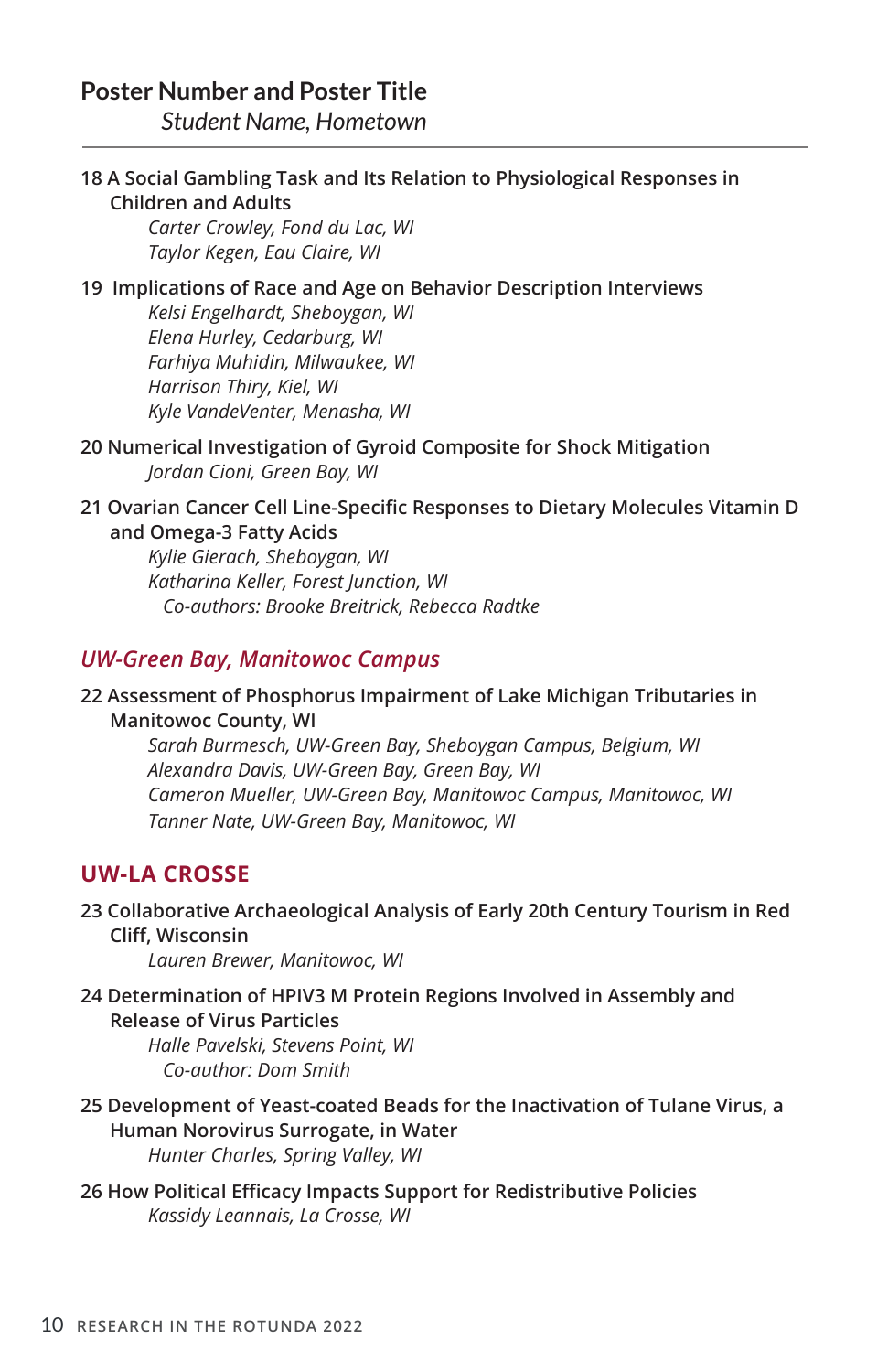*Student Name, Hometown*

- **27 The Effects of Nitrate Exposure on** *Chlamydomonas reinhardtii Annie Panico, La Crosse, WI*
- **28 Thickening the Figure-Eight Knot** *Mason Faldet, Waupaca, WI*

# **UW-MADISON**

**29 Acute and Chronic Stress, Stress Biomarkers, and Brain Health in a Diverse Population of Older Adults**

*Julianne Logan, Madison, WI*

- **30 Exploring the Political Ecology of a Proposed CAFO Within the Driftless** *Jessica Bedtka, Eastman, WI*
- **31 Mapping Presidential Elections: An Empirical Analysis of Effective Design Techniques**

*Lily Houtman, Green Bay, WI*

**32 The Effects of Fishing on Herbivory Around Patch Reefs in a Belizean Marine Reserve**

*Luis Manuel Abreu-Socorro, Madison, WI*

**33 The Hsp70 Chaperone: A Molecular Helper That Supports Protein Folding and Life on Earth**

*Jasmine Machhi, Mequon, WI Co-author: Miranda Mecha*

**34 Understanding the Incel Community as Antifandom; Comprehending Virtual Hate Groups**

*Kellen Sharp, Milwaukee, WI Co-author: Matthew Meier*

# **UW-MILWAUKEE**

- **35 Analysis of the Friction and Wear Behavior of Graphene-Reinforced Aluminum Metal Matrix Composites using Machine Learning Models** *Tien Wong, Milwaukee, WI Co-author: Syam Hasan*
- **36 Giant KelpeR: A Webapp for Exploratory Analysis of** *Macrocystis pyrifera* **Change in Southern-Central California** *Nathaniel Tennies, Jefferson, WI*
- **37 Links Between Exposure to Racial Discrimination, Sleep Disturbances and PTSD Among Black American Adults** *Tristan Jarvey, Milwaukee, WI*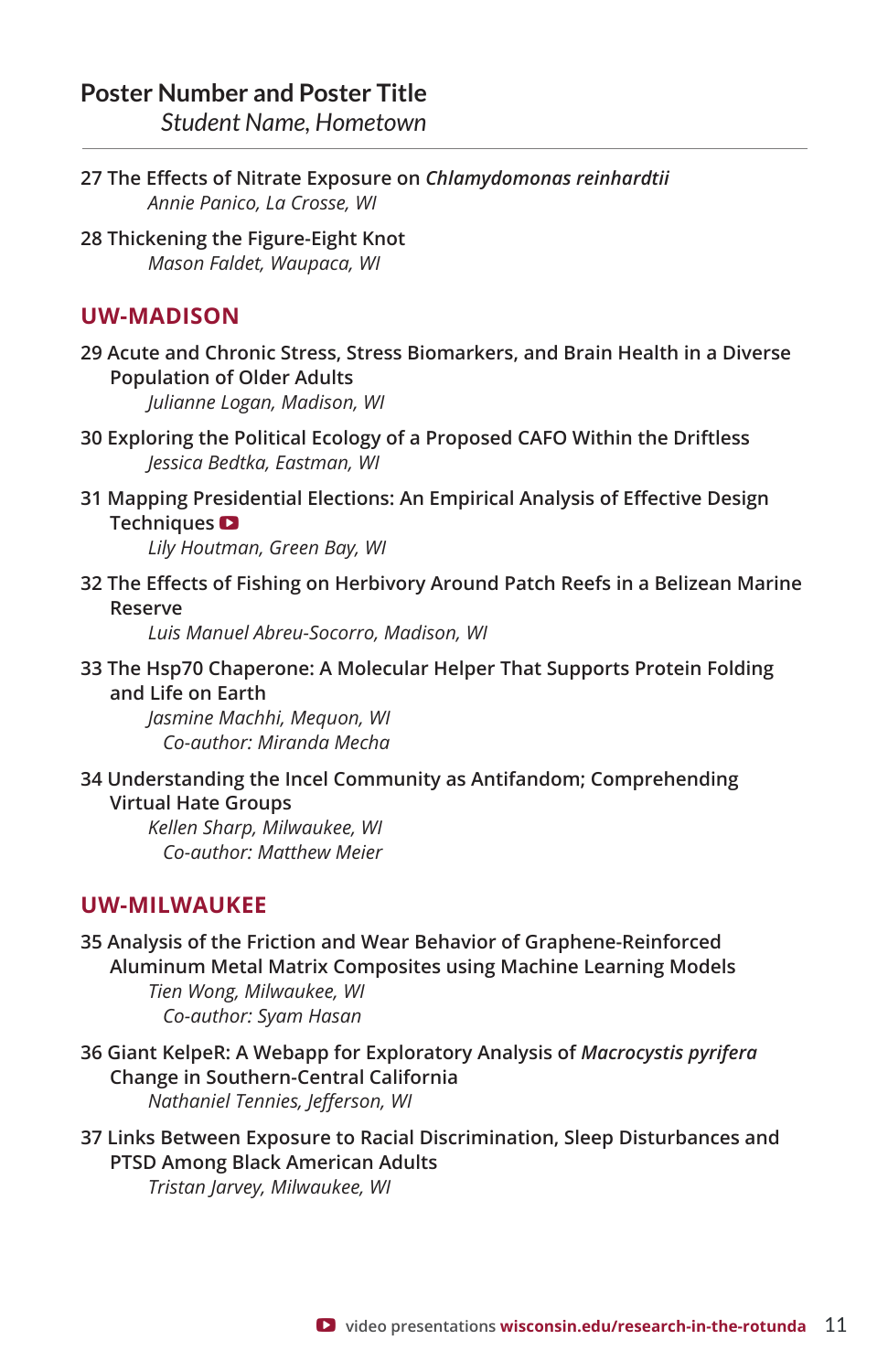*Student Name, Hometown*

### **38 Movement Towards Compassion in Architecture**

*Isabella Cosentino, Menomonee Falls, WI Jessie Van Dyck, Milwaukee, WI Co-authors: Maysam Abdeljaber, Patrick Finucane, Steven Rasmussen, Luis Ylizaliturri-Fernandez*

**39 The Effect of Mindfulness Practice on Salivary Cortisol Levels in a Patient Population Undergoing Rotator Cuff Repair** *Sanya Kathuria, Milwaukee, WI*

**40 Working on the World After Us** *Meghan Berger, Milwaukee, WI Mary Widener, Shorewood, WI*

# *UW-Milwaukee at Waukesha*

**41 An Archaeological Survey at the UWM-Waukesha Field Station** *David Shaw, East Troy, WI*

# **UW OSHKOSH**

**43 Impact of Voter ID Laws on Turnout** *Joey Reddin, Brookfield, WI*

**44 Ligand Gated Ion Channels as Drug Targets to Kill Blood-Dwelling Parasitic Flatworms**

*Hailey Johnson, Appleton, WI Mia VanHooreweghe, Appleton, WI Co-authors: Isaac Kamara, Kirandeep Kaur, Alexis Soukavath*

**45 Manganese Homeostasis in Bacteria: Interaction of the Small Protein MntS and the Manganese Exporter MntP in E. coli**

*Mackenzie Seymour, Loves Park, IL Co-author: Zachary Wright*

**46 Masking Student/Teacher Interactions: Inspecting the Connection Between Masks and Nonverbal Immediacy in the Classroom**

*Ashley Plageman, Pardeeville, WI Co-author: Natalie Reinholtz*

**47 On the Context and Implications of Mike Winkelmann** *Nick Morrissey, Neenah, WI*

#### **48 The Hmong Story Retold as American History**

*Amy Xiong, Appleton, WI Emily Xiong, Omro, WI Liseng Xiong, Appleton, WI Co-author: Nou Xiong*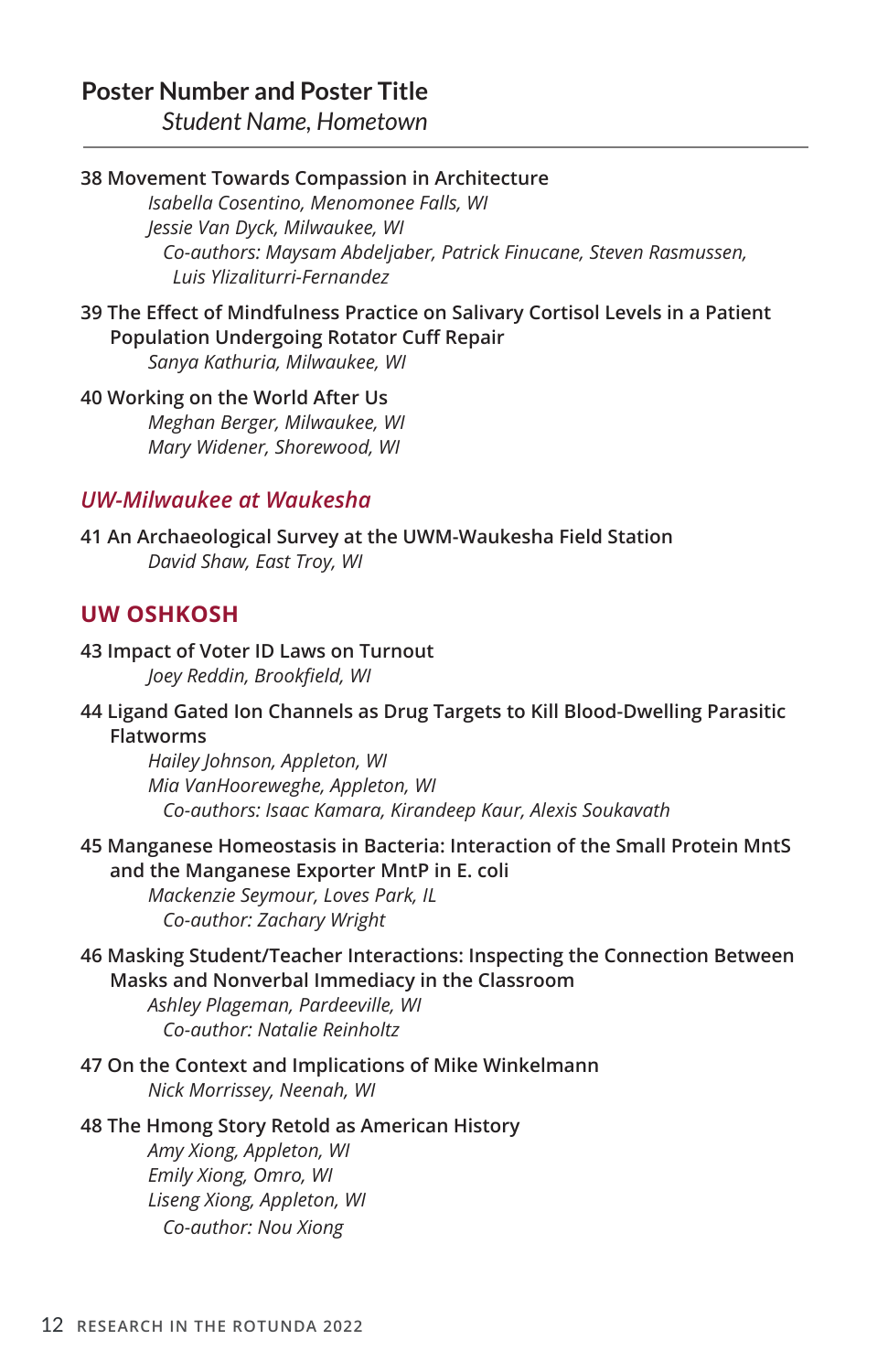*Student Name, Hometown*

# **UW-PARKSIDE**

**49 Characterization of the TLN1 Mutant With a High Tolerance to Low Nitrogen in the Alga** *Chlamydomonas reinhardtii*

*Charlotte Aguirre, Kenosha, WI Co-author: Jared L. Mayrand*

- **50 Determination of Chromium in Beverages by IC ICP-MS**  *Christopher LeValley, Kenosha, WI Co-author: Hannah Tangen*
- **51 Eutrophic Evaluation of an Artificial Lake: Lake Russo, Pleasant Prairie, WI**  *Alyssa McBain, Kenosha, WI*
- **52 Semiclassical Approach of Hall Viscosity in Quantum Hall Systems** *Peter Kveton, Racine, WI*
- **53 The Influence of Adverse Childhood Experiences on Attachment, Emotion Dysregulation, and Dissociative Tendencies** *Jenna Eschner, Milwaukee, WI*
- **54 The Relationship of Migratory Status and Latitude in East Asian Bird Faunas** *Madelynn Sinclair, Kenosha, WI*

# **UW-PLATTEVILLE**

**55 Carbon Nanotube Electronics** *Eliot Driessen, Kimberly, WI Devon Lee, Madison, WI*

**56 Characteristics of Bentonite Barriers Under Varying Temperatures and Chemical Conditions** 

*Tara Abramson, Franksville, WI Victoria Chanez, Oshkosh, WI Jenna Springer, Florence, WI Benjamin Wacker, Waukesha, WI*

### **57 Energy Harvesting With Advanced Materials**

*Dane Adams, Baldwin, WI Nikhil Agarwal, Sun Prairie, WI Evelyn Barta, New Berlin, WI Conrad Domine, Fountain City, WI Jordan Meciej, Grayslake, IL Josie Schoeller, Woodville, WI Co-author: Ben Claas*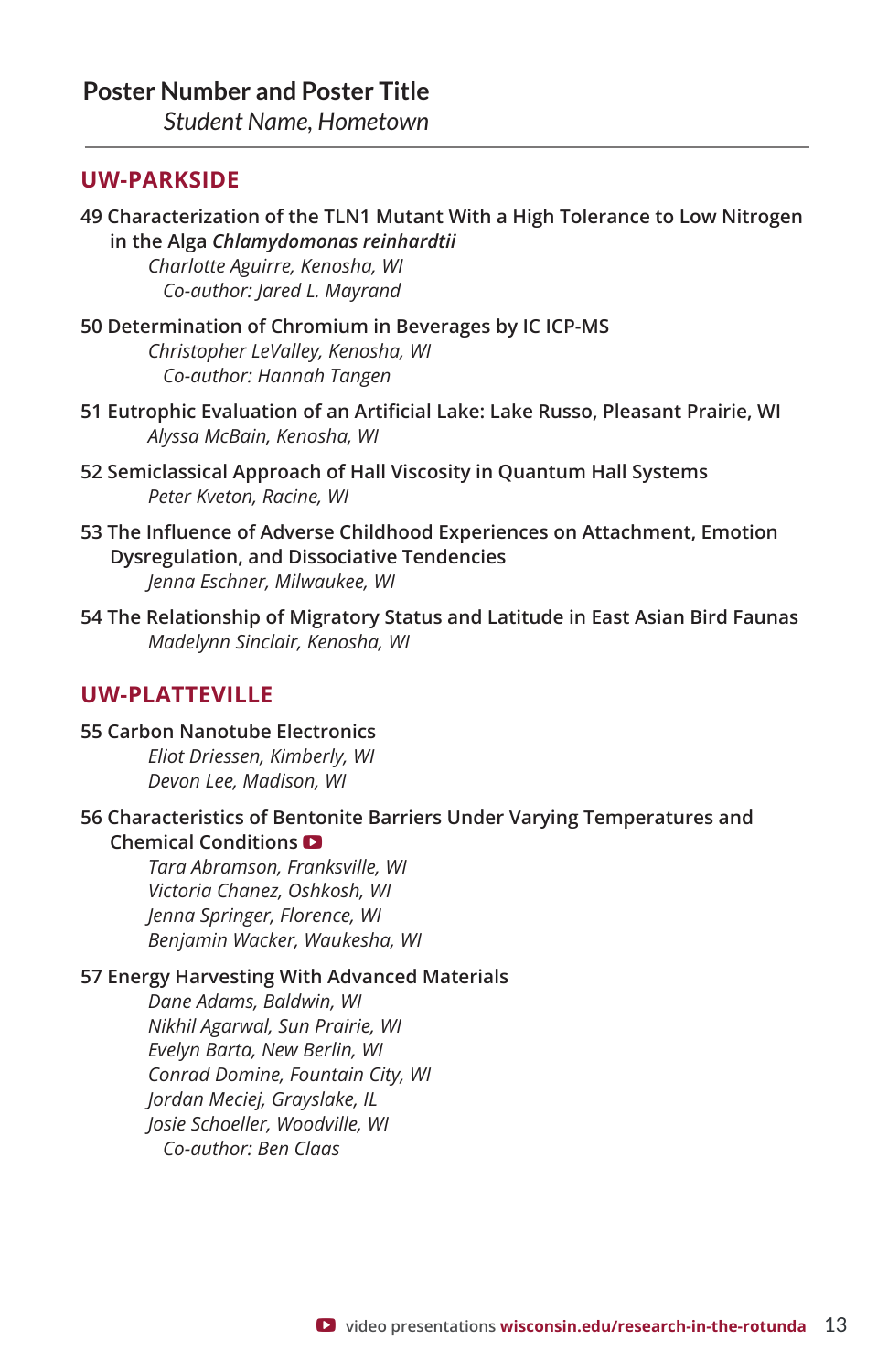*Student Name, Hometown*

# **58 Groundwater Access Impacts Tree Productivity in the Central Sands of Wisconsin**

*Sheri Ramos, McHenry, IL John Rodwell, Cottage Grove, WI Grace Trenkamp, Platteville, WI Lucas Turpin, Madison, WI*

### **59 Plastic Management and a New Life**

*Mackenzie Darkow, Hartland, WI Paul Jacobson, Mazomanie, WI Daniel Myers, Platteville, WI Johanna Peplinski, Amherst, WI Dustin Pick, Campbellsport, WI Olivia Schweiger, Beaver Dam, WI Sydney Singer, Roscoe, IL*

#### **60 Turning on the Light: Developing Next Generation Agrochemicals via Organic Photochemistry**

*Natalie Hayes, Hudson, WI Brooke Steeno, Pulaski, WI*

# *UW-Platteville Baraboo Sauk County*

**61 How Will Small Hometown Businesses Survive the Age of Technology?**  *Katelyn Zajicek, Portage, WI*

# **UW-RIVER FALLS**

**62 A Friend in Need, Investigating Empathy and Prosocial Behavior Utilizing Rat Models**

*Sidney Peck, New Richmond, WI Daniel Roever, River Falls, WI*

#### **63 Geomagnetic Effects on Particle Propagation at the South Pole**

*James Bowers, River Falls, WI G. Hibbert, Green Bay, WI*

### **64 Investigating Mechanochemical Means to Greener Transfer Hydrogenations** *Maxwell Lewis, Stoughton, WI*

**65 Summer Annual Options for Wisconsin** *Jack Morrison, River Falls, WI Co-author: Carl Snyder*

**66 The Impact of Gender Inclusivity on the Education of Students in College and Universities**

*Aspen Larsen, River Falls, WI*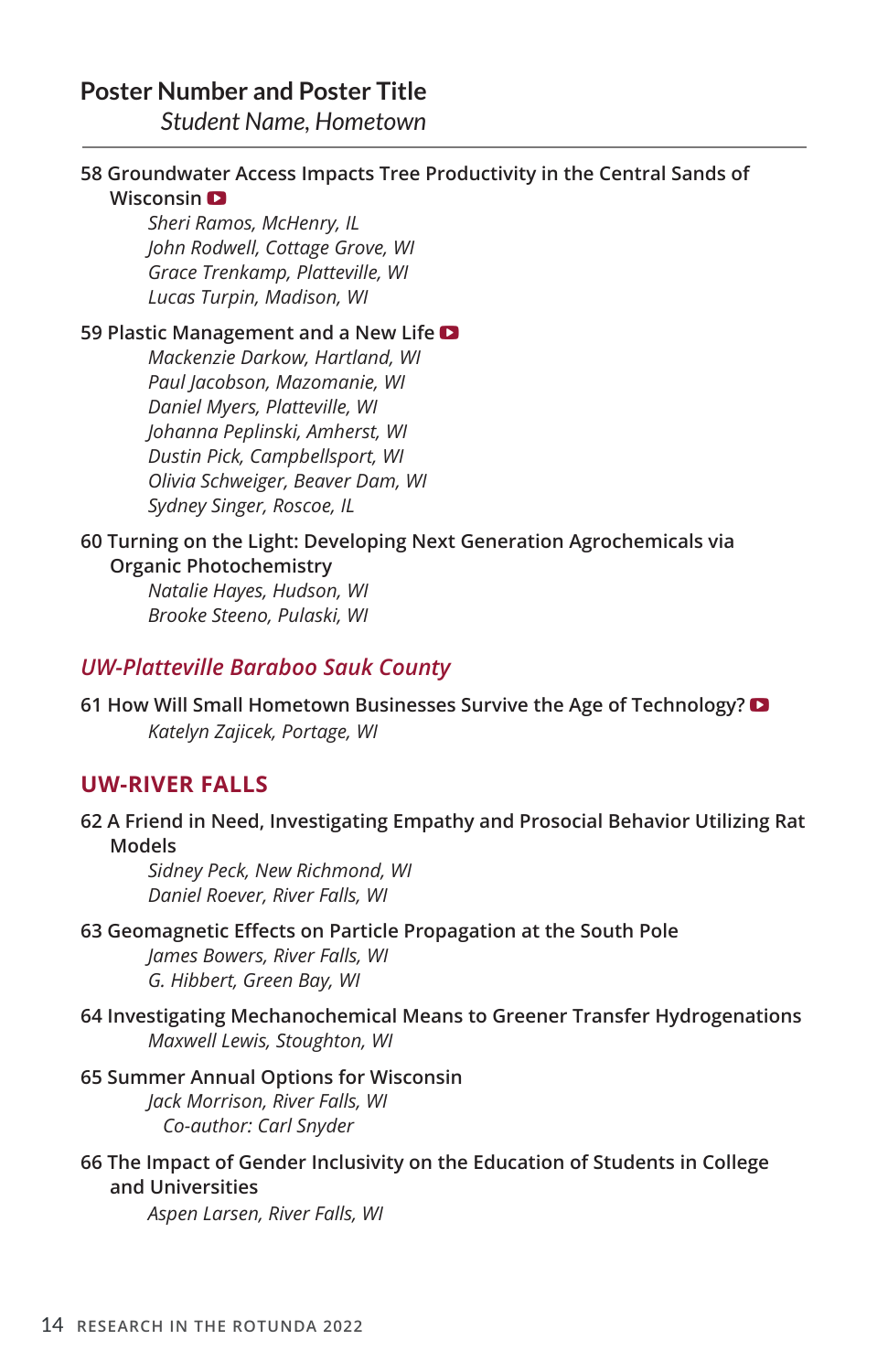*Student Name, Hometown*

# **UW-STEVENS POINT**

- **67 A Jump or a Hurdle: The 'Push' Factors for Latin American Immigrants** *Kyle Beyersdorf, Appleton, WI*
- **68 Avoiding Sour Grapes and Bitter Hops: How Wisconsin Laws Can Nurture the Local Wineries and Breweries That Drive Regional Economies** *Callie Wulk, Wausau, WI*
- **69 Comparing Transcriptomic Profiles From Seven Cell Lines to Elucidate Liver Metastatic Potential**

*Kirby Kuehn, Rhinelander, WI*

**70 Mask Adherence Surveillance of University and Broader Community Settings**

*Catie Gage, Janesville, WI Sophia Reddan, Madison, WI*

**71 Phytoremediation in Hemp (Cannabis sativa) – Using an Alternative Crop to Diversify Wisconsin Agriculture and Clean Up the Environment** 

*Mike Ayensu-Mensah, Greenville, WI Madison Haumschild, Wautoma, WI Christian Howerton, Hobart, IL Adam Laehn, Merrill, WI Lauren Meunier, Waukesha, WI Barbara Miller, Granton, WI Sydney Polich, Antioch, IL Sophia Risch, Kimberly, WI Mackenzie Wisdom, Woodridge, IL Co-author: Meghan Schimka*

**72 Using Acesulfame to Determine Septic System Impact to Wisconsin Lakes** *Hannah Lukasik, Oak Creek, WI*

# **UW-STOUT**

- **73 Coping with COVID: A Phenomenological Study of Students with Mental Health Issues Across a Pandemic** *Dylan Neilson, Appleton, WI*
- **74 Highways: Lifelines of the Economy** *Ronald Barutha, Hales Corners, WI*
- **75 The Effects of Title 3 Funding on Senior Students' College Attainment**  *Logan Willits, Genoa City, WI*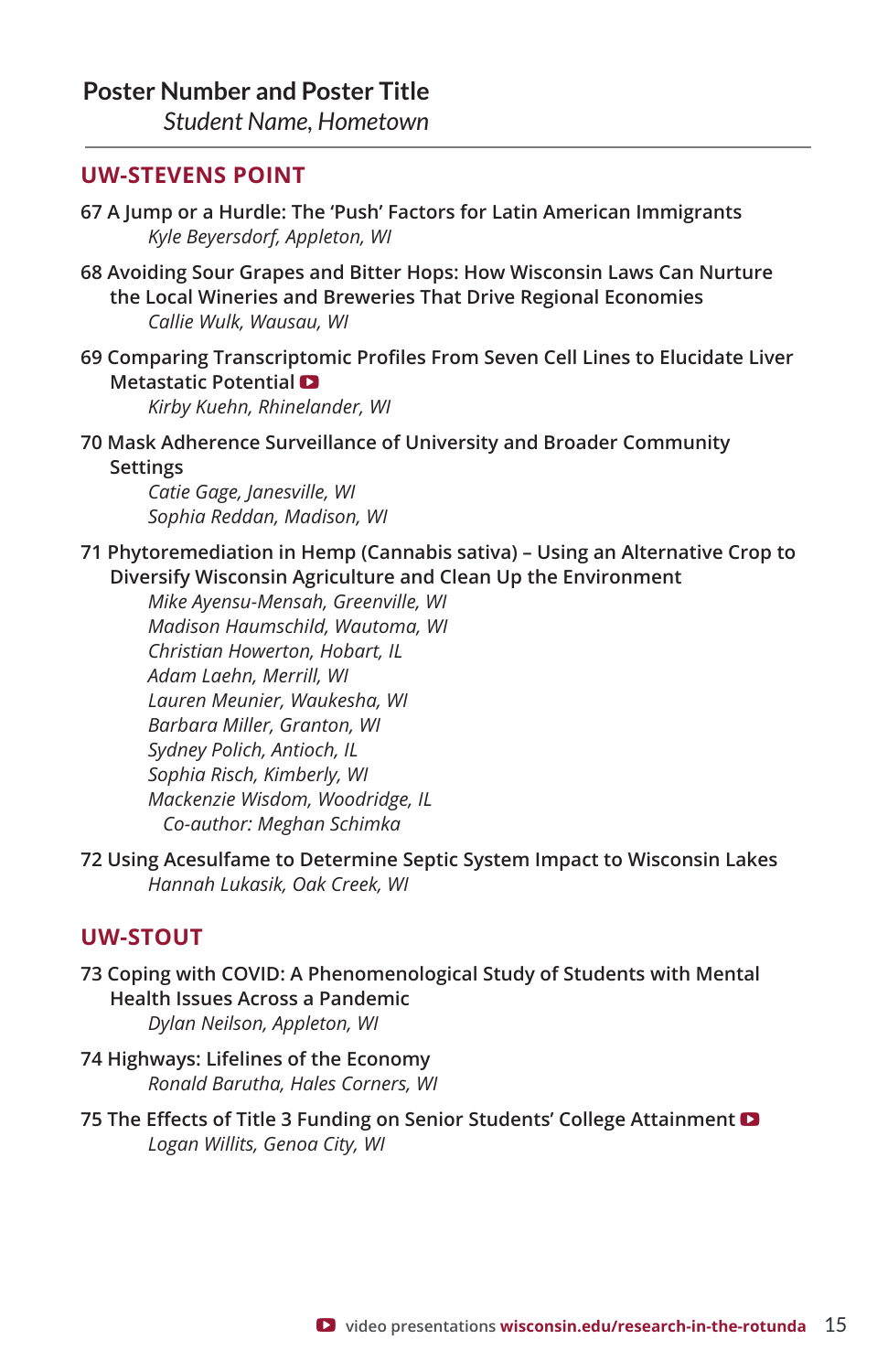*Student Name, Hometown*

- **76 To Have or Have Not: Local Residents' Response to the Covid-19 Vaccine** *Daniel Walker, Menomonie, WI*
- **77 Updating Residential Building Codes to Allow for a Carbon Free Future** *Laney Kaneski, Menomonie, WI Grayson LaCombe, Minneapolis, MN Co-authors: Daniel Horist, Sawyer Tealey*

# **UW-SUPERIOR**

- **78 Barriers to Wellness in a Population of Deaf Individuals** *Jacqueline Fontaine, Superior, WI*
- **79 Does Political Mobilization Result in More Voting Participation From Native Americans**  *Gavin Sordelet, Cloquet, MN*
- **80 Face Masks: Breathing Microplastic Fibers**  *Austin Dehn, Superior, WI*
- **81 Investigation of the Influence of Biofouling on in situ Chlorophyll-a Sensors in the St. Louis River**  *Staci Reynolds, Hazel Green, WI*
- **82 Stress and Eating Habits**  *Alissa Notenberg, Superior, WI*
- **83 The Transcription Factor GAL4 Disrupts Egg Production in the Fruit Fly Drosophila melanogaster**  *Tiansheng Zhang, Superior, WI*

# **UW-WHITEWATER**

- **84 Effect of Ocean Acidification on Soft Coral Physiology** *Kirsten Schwenk, Wauwatosa, WI*
- **85 Police Shootings Involving African Americans**  *Shalea Carter, Milwaukee, WI*
- **86 Single Cell IDO Expression to Study Mesenchymal Stromal Cells (MSCs) Potency Levels** *Angelique Compton, Milwaukee, WI*
- **87 Taphonomy of the Echinoids of the Cretaceous Walnut Formation, Central Texas**

*Abbie Bruederle, Cedarburg, WI*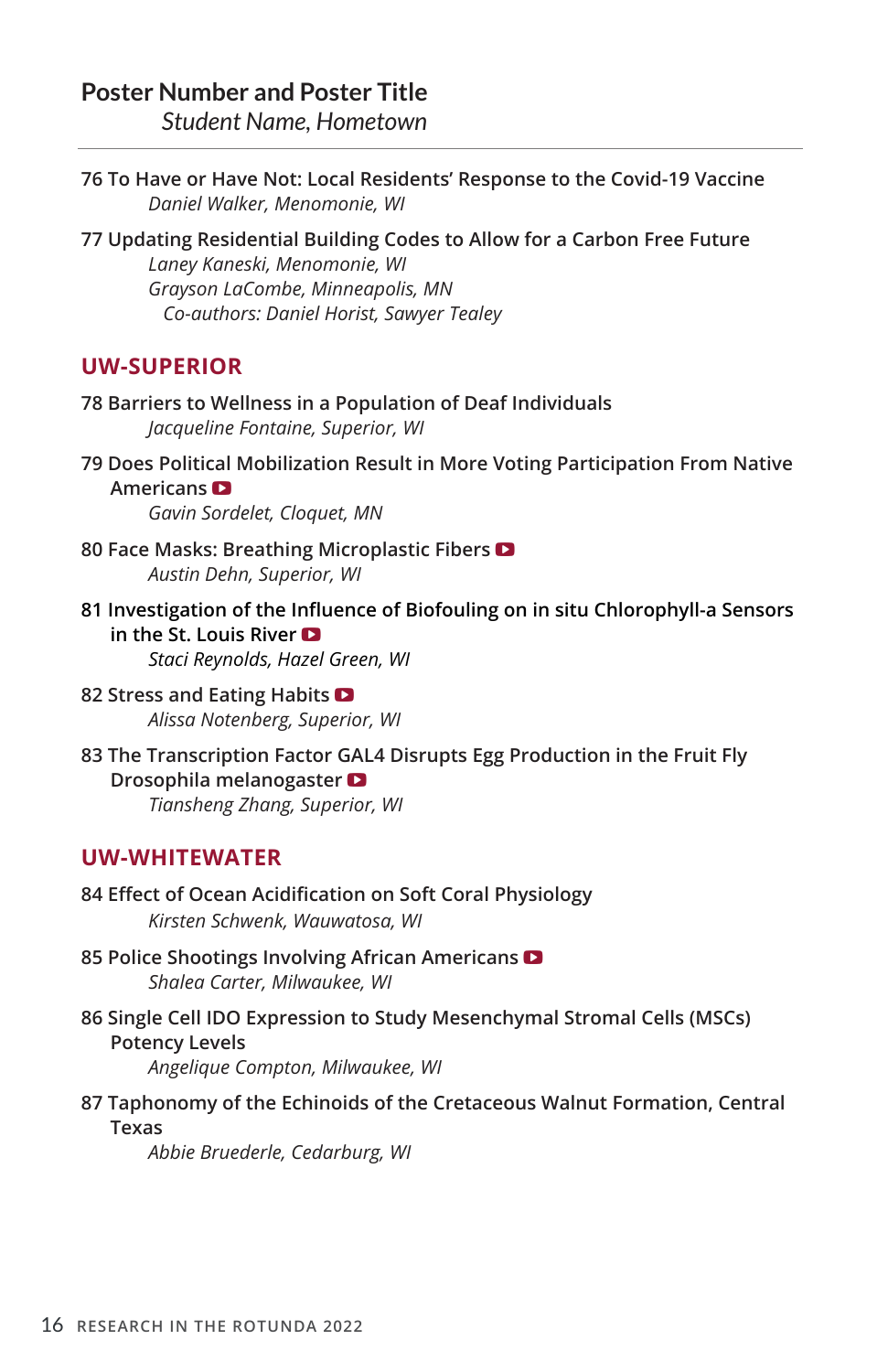*Student Name, Hometown*

## **88 The Acceptability of Mindfulness-Based Approaches Among African-American Young Adults** *Chyna Hill-Scanlan, Milwaukee, WI*

# **89** *Xenopus laevis* **to Determine Whether xBmal1 and xNocturnin Are Involved in Heart Development**

*Destiny Scott-Dyson, Milwaukee, WI*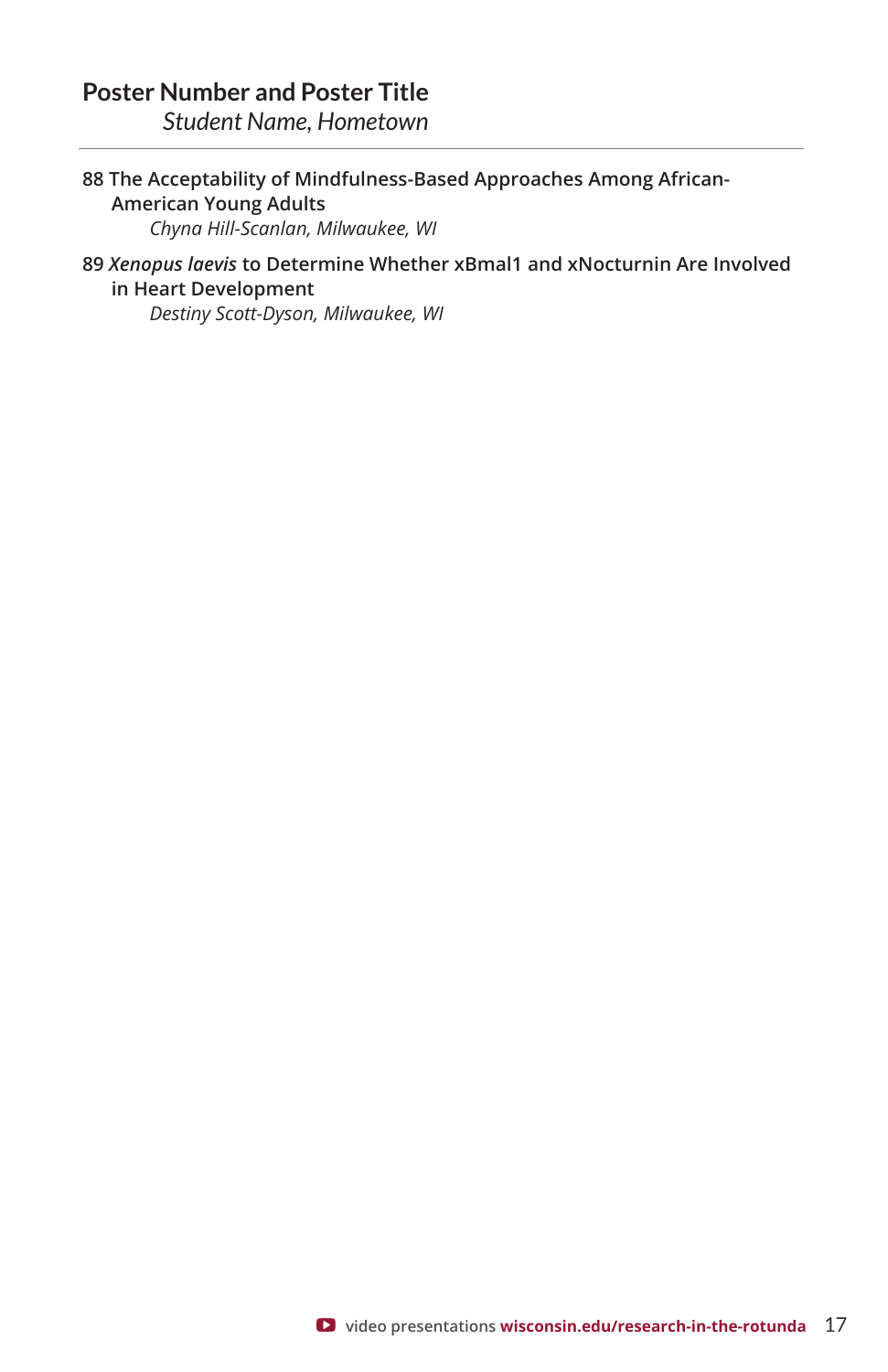# STUDENT PRESENTERS BY WISCONSIN LEGISLATIVE DISTRICT

#### **Legislative District**

|                | Senate/Assembly | <b>Student Presenter</b> | <b>Campus</b>           | Poster         |  |
|----------------|-----------------|--------------------------|-------------------------|----------------|--|
| 1              | 3               | Katharina Keller         | UW-Green Bay            | 21             |  |
| 1              | 3               | Mia VanHooreweghe        | UW Oshkosh              | 44             |  |
| 1              | 3               | <b>Eliot Driessen</b>    | UW-Platteville          | 55             |  |
| $\overline{2}$ | 5               | Danielle Zahn            | <b>UW-Eau Claire</b>    | 9              |  |
| 3              | 9               | Destiny Scott-Dyson      | UW-Whitewater           | 89             |  |
| 4              | 10              | Mary Widener             | UW-Milwaukee            | 40             |  |
| 4              | 10              | Chyna Hill-Scanlan       | UW-Whitewater           | 88             |  |
| 5              | 13              | Kirsten Schwenk          | UW-Whitewater           | 84             |  |
| 5              | 14              | Joey Reddin              | UW Oshkosh              | 43             |  |
| 6              | 16              | Angelique Compton        | UW-Whitewater           | 86             |  |
| 6              | 17              | Shalea Carter            | UW-Whitewater           | 85             |  |
| 6              | 18              | Farhiya Muhidin          | <b>UW-Green Bay</b>     | 19             |  |
| 7              | 19              | <b>Tien Wong</b>         | UW-Milwaukee            | 35             |  |
| 7              | 19              | Tristan Jarvey           | UW-Milwaukee            | 37             |  |
| 7              | 19              | Jessie Van Dyck          | UW-Milwaukee            | 38             |  |
| 7              | 19              | Sanya Kathuria           | UW-Milwaukee            | 39             |  |
| 7              | 19              | Meghan Berger            | UW-Milwaukee            | 40             |  |
| 7              | 19              | Jenna Eschner            | UW-Parkside             | 53             |  |
| 7              | 21              | Hannah Lukasik           | <b>UW-Stevens Point</b> | 72             |  |
| 8              | 22              | Isabella Cosentino       | UW-Milwaukee            | 38             |  |
| 8              | 24              | Jasmine Machhi           | UW-Madison              | 33             |  |
| 9              | 25              | Ashley Lutzke            | <b>UW-Eau Claire</b>    | $\overline{2}$ |  |
| 9              | 25              | <b>Cameron Mueller</b>   | UW-Green Bay,           | 22             |  |
|                |                 |                          | Manitowoc Campus        |                |  |
| 9              | 25              | <b>Tanner Nate</b>       | UW-Green Bay            | 22             |  |
| 9              | 25              | Lauren Brewer            | <b>UW-La Crosse</b>     | 23             |  |
| 9              | 26              | Kelsi Engelhardt         | UW-Green Bay            | 19             |  |
| 9              | 27              | <b>Betty Rose-Ackley</b> | UW-Green Bay            | 17             |  |
| 9              | 27              | Harrison Thiry           | UW-Green Bay            | 19             |  |
| 9              | 27              | Kylie Gierach            | <b>UW-Green Bay</b>     | 21             |  |
| 10             | 29              | Dane Adams               | UW-Platteville          | 57             |  |
| 10             | 29              | Josie Schoeller          | UW-Platteville          | 57             |  |
| 10             | 29              | Sidney Peck              | <b>UW-River Falls</b>   | 62             |  |
| 10             | 29              | Daniel Walker            | UW-Stout                | 76             |  |
| 10             | 29              | Laney Kaneski            | UW-Stout                | 77             |  |
| 10             | 29              | Grayson LaCombe          | UW-Stout                | 77             |  |
| 10             | 30              | Natalie Hayes            | UW-Platteville          | 60             |  |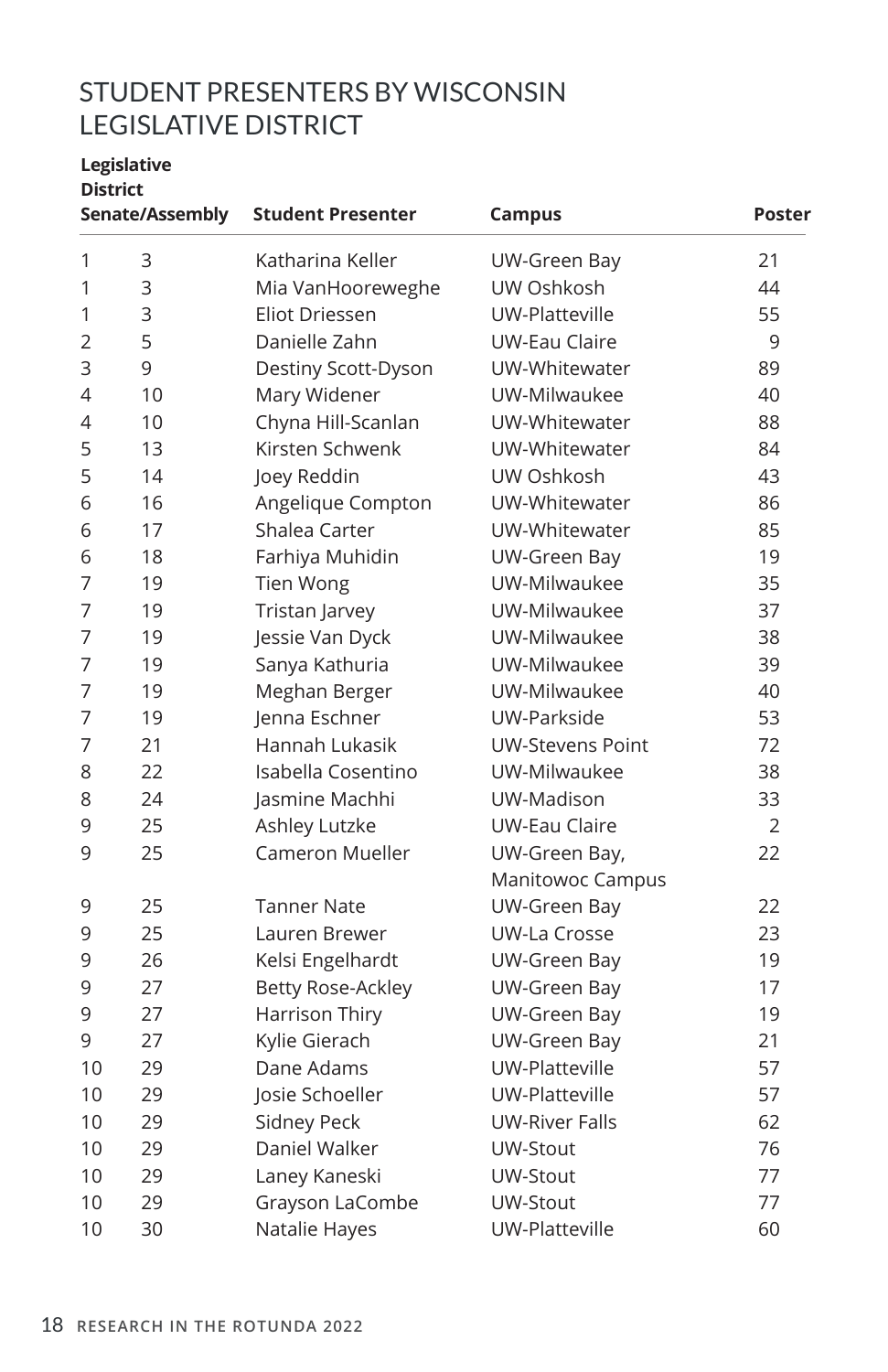|    | Legislative<br><b>District</b> |                          |                         |               |  |  |
|----|--------------------------------|--------------------------|-------------------------|---------------|--|--|
|    | Senate/Assembly                | <b>Student Presenter</b> | Campus                  | <b>Poster</b> |  |  |
| 10 | 30                             | James Bowers             | <b>UW-River Falls</b>   | 63            |  |  |
| 10 | 30                             | Jack Morrison            | <b>UW-River Falls</b>   | 65            |  |  |
| 10 | 30                             | Aspen Larsen             | <b>UW-River Falls</b>   | 66            |  |  |
| 11 | 32                             | David Shaw               | UW-Milwaukee at         | 41            |  |  |
|    |                                |                          | Waukesha                |               |  |  |
| 11 | 32                             | Logan Willits            | UW-Stout                | 75            |  |  |
| 12 | 34                             | Jenna Springer           | UW-Platteville          | 56            |  |  |
| 12 | 35                             | Kirby Kuehn              | <b>UW-Stevens Point</b> | 69            |  |  |
| 12 | 35                             | Adam Laehn               | <b>UW-Stevens Point</b> | 71            |  |  |
| 12 | 36                             | Brooke Steeno            | UW-Platteville          | 60            |  |  |
| 13 | 37                             | Nikhil Agarwal           | UW-Platteville          | 57            |  |  |
| 13 | 38                             | <b>Nathaniel Tennies</b> | UW-Milwaukee            | 36            |  |  |
| 13 | 39                             | Olivia Schweiger         | UW-Platteville          | 59            |  |  |
| 14 | 40                             | Mason Faldet             | <b>UW-La Crosse</b>     | 28            |  |  |
| 14 | 41                             | Breanna Wiese            | <b>UW-Eau Claire</b>    | 9             |  |  |
| 14 | 42                             | Faune Fisher             | UW-Whitewater           | 3             |  |  |
| 14 | 42                             | Ashley Plageman          | UW Oshkosh              | 46            |  |  |
| 15 | 44                             | Catie Gage               | <b>UW-Stevens Point</b> | 70            |  |  |
| 16 | 46                             | John Rodwell             | UW-Platteville          | 58            |  |  |
| 16 | 46                             | Maxwell Lewis            | <b>UW-River Falls</b>   | 64            |  |  |
| 16 | 48                             | Devon Lee                | UW-Platteville          | 55            |  |  |
| 17 | 49                             | Zachary Flitsch          | UW-Platteville          | 4             |  |  |
| 17 | 49                             | Olivia Kozlowska         | UW-Platteville          | 4             |  |  |
| 17 | 49                             | Morgan Bradford          | UW-Platteville          | 7             |  |  |
| 17 | 49                             | Jagger Mess              | UW-Platteville          | 7             |  |  |
| 17 | 49                             | <b>Brooke Stover</b>     | UW-Platteville          | 7             |  |  |
| 17 | 49                             | <b>Travis Tucsek</b>     | UW-Platteville          | 7             |  |  |
| 17 | 49                             | Jordan Meciej            | UW-Platteville          | 57            |  |  |
| 17 | 49                             | <b>Sheri Ramos</b>       | UW-Platteville          | 58            |  |  |
| 17 | 49                             | Grace Trenkamp           | UW-Platteville          | 58            |  |  |
| 17 | 49                             | Daniel Myers             | UW-Platteville          | 59            |  |  |
| 17 | 49                             | Sydney Singer            | UW-Platteville          | 59            |  |  |
| 17 | 49                             | Staci Reynolds           | UW-Superior             | 81            |  |  |
| 18 | 52                             | Carter Crowley           | UW-Green Bay            | 18            |  |  |
| 18 | 53                             | <b>Emily Xiong</b>       | UW Oshkosh              | 48            |  |  |
| 18 | 54                             | Mackenzie Seymour        | UW Oshkosh              | 45            |  |  |
| 18 | 54                             | Victoria Chanez          | UW-Platteville          | 56            |  |  |
| 19 | 55                             | Sara Duffy               | <b>UW-La Crosse</b>     | 8             |  |  |
| 19 | 55                             | Nick Morrissey           | UW Oshkosh              | 47            |  |  |
| 19 | 55                             | Liseng Xiong             | UW Oshkosh              | 48            |  |  |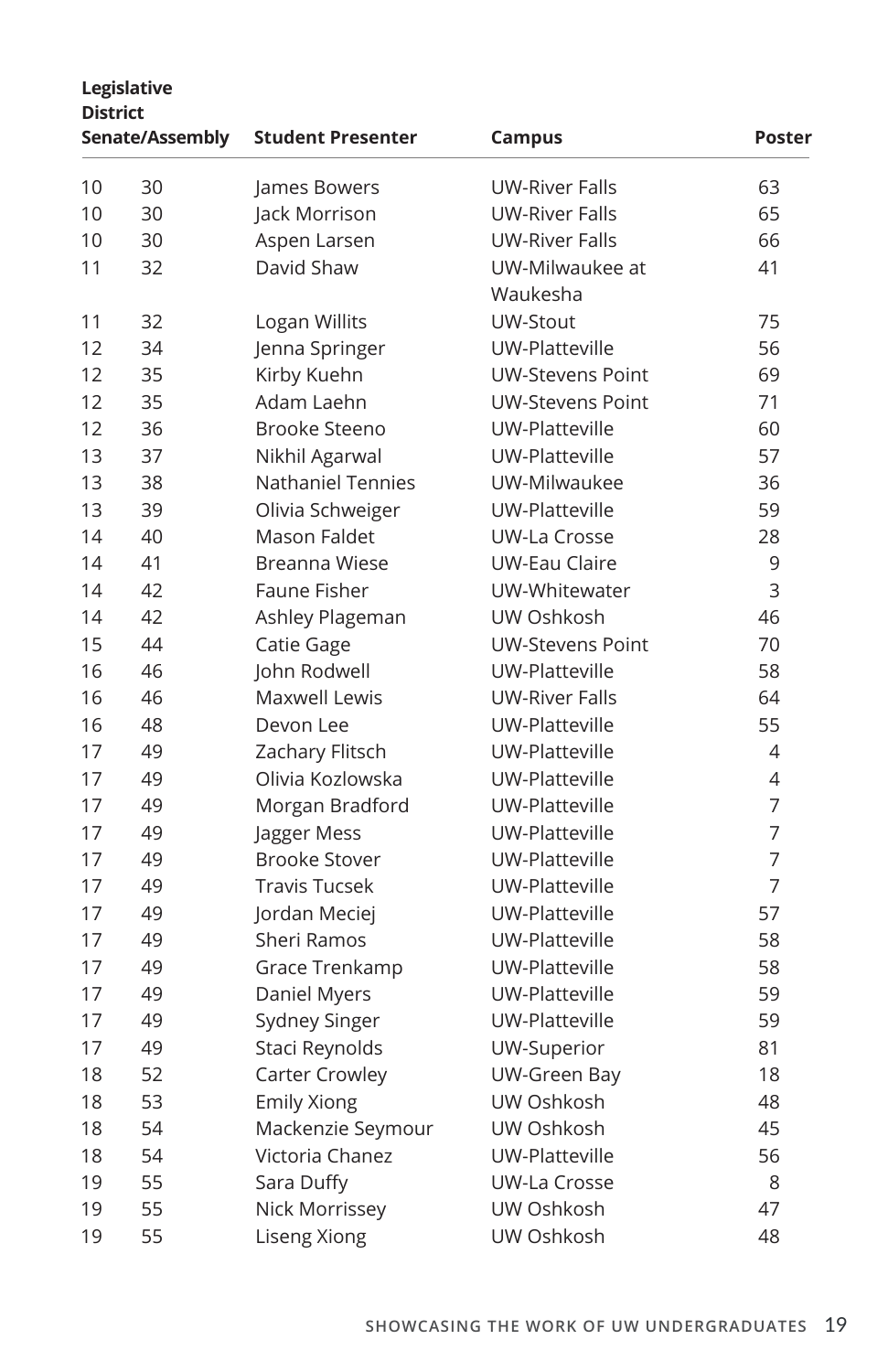|    | Legislative<br><b>District</b> |                           |                         |        |  |  |
|----|--------------------------------|---------------------------|-------------------------|--------|--|--|
|    | Senate/Assembly                | <b>Student Presenter</b>  | Campus                  | Poster |  |  |
| 19 | 56                             | Amy Xiong                 | UW Oshkosh              | 48     |  |  |
| 19 | 56                             | Kyle Beyersdorf           | <b>UW-Stevens Point</b> | 67     |  |  |
| 19 | 56                             | Mike Ayensu-Mensah        | <b>UW-Stevens Point</b> | 71     |  |  |
| 19 | 57                             | Kyle VandeVenter          | UW-Green Bay            | 19     |  |  |
| 19 | 57                             | Hailey Johnson            | UW Oshkosh              | 44     |  |  |
| 19 | 57                             | Dylan Neilson             | UW-Stout                | 73     |  |  |
| 20 | 59                             | <b>Dustin Pick</b>        | UW-Platteville          | 59     |  |  |
| 20 | 60                             | Jeremy Kohler             | UW-Platteville          | 7      |  |  |
| 20 | 60                             | Elena Hurley              | UW-Green Bay            | 19     |  |  |
| 20 | 60                             | Sarah Burmesch            | UW-Green Bay,           | 22     |  |  |
|    |                                |                           | Sheboygan Campus        |        |  |  |
| 20 | 60                             | Abbie Bruederle           | UW-Whitewater           | 87     |  |  |
| 21 | 62                             | Peter Kveton              | UW-Parkside             | 52     |  |  |
| 21 | 63                             | Tara Abramson             | UW-Platteville          | 56     |  |  |
| 22 | 64                             | Charlotte Aguirre         | UW-Parkside             | 49     |  |  |
| 22 | 64                             | Madelynn Sinclair         | UW-Parkside             | 54     |  |  |
| 22 | 65                             | Christopher LeValley      | UW-Parkside             | 50     |  |  |
| 22 | 65                             | Alyssa McBain             | UW-Parkside             | 51     |  |  |
| 23 | 69                             | Macey Smith               | UW-Eau Claire           | 14     |  |  |
| 23 | 69                             | <b>Barbara Miller</b>     | <b>UW-Stevens Point</b> | 71     |  |  |
| 24 | 71                             | Halle Pavelski            | UW-La Crosse            | 24     |  |  |
| 24 | 71                             | Johanna Peplinski         | UW-Platteville          | 59     |  |  |
| 24 | 71                             | <b>Christian Howerton</b> | <b>UW-Stevens Point</b> | 71     |  |  |
| 24 | 71                             | Sydney Polich             | <b>UW-Stevens Point</b> | 71     |  |  |
| 24 | 71                             | Sophia Risch              | <b>UW-Stevens Point</b> | 71     |  |  |
| 24 | 71                             | Mackenzie Wisdom          | <b>UW-Stevens Point</b> | 71     |  |  |
| 24 | 72                             | <b>Madison Haumschild</b> | <b>UW-Stevens Point</b> | 71     |  |  |
| 25 | 73                             | Jacqueline Fontaine       | UW-Superior             | 78     |  |  |
| 25 | 73                             | Gavin Sordelet            | UW-Superior             | 79     |  |  |
| 25 | 73                             | Austin Dehn               | UW-Superior             | 80     |  |  |
| 25 | 73                             | Alissa Notenberg          | UW-Superior             | 82     |  |  |
| 25 | 73                             | <b>Tiansheng Zhang</b>    | UW-Superior             | 83     |  |  |
| 25 | 75                             | Geboli Long               | UW-Eau Claire -         | 15     |  |  |
|    |                                |                           | Barron County           |        |  |  |
| 25 | 75                             | Zhongzheng Zhou           | UW-Eau Claire -         | 15     |  |  |
|    |                                |                           | <b>Barron County</b>    |        |  |  |
| 26 | 76                             | Julianne Logan            | UW-Madison              | 29     |  |  |
| 26 | 76                             | Luis Manuel               | UW-Madison              | 32     |  |  |
|    |                                | Abreu-Socorro             |                         |        |  |  |
| 26 | 76                             | Kellen Sharp              | UW-Madison              | 34     |  |  |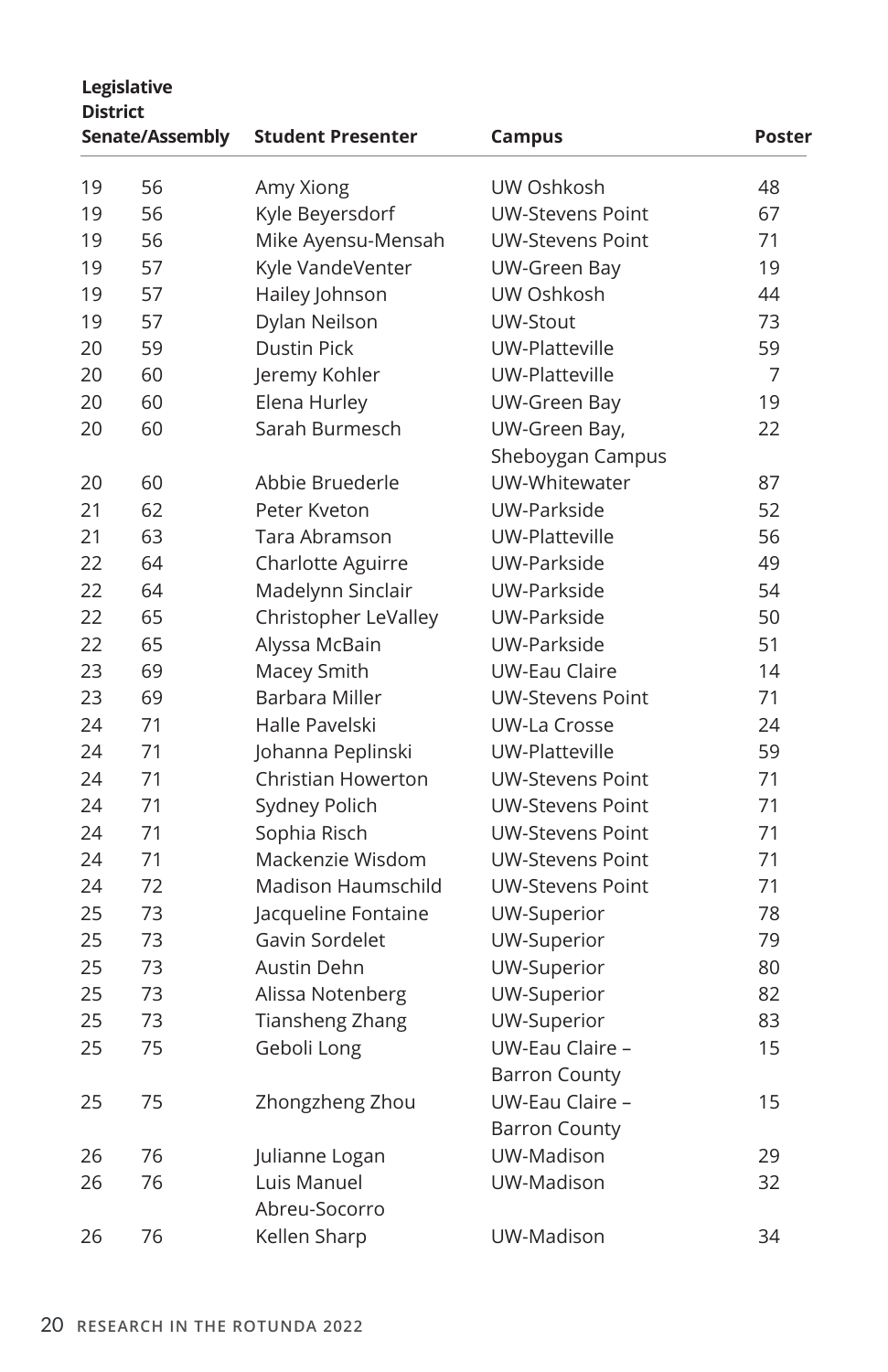| <b>District</b> | Legislative     |                          |                         |        |
|-----------------|-----------------|--------------------------|-------------------------|--------|
|                 | Senate/Assembly | <b>Student Presenter</b> | Campus                  | Poster |
| 26              | 77              | Sophia Reddan            | <b>UW-Stevens Point</b> | 70     |
| 26              | 78              | Lucas Turpin             | UW-Platteville          | 58     |
| 27              | 81              | Paul Jacobson            | UW-Platteville          | 59     |
| 27              | 81              | Katelyn Zajicek          | UW-Platteville          | 61     |
|                 |                 |                          | Baraboo Sauk County     |        |
| 28              | 83              | Ronald Barutha           | UW-Stout                | 74     |
| 28              | 84              | Evelyn Barta             | UW-Platteville          | 57     |
| 29              | 85              | Callie Wulk              | <b>UW-Stevens Point</b> | 68     |
| 29              | 86              | Emma Loucks              | UW-Green Bay            | 5, 6   |
| 30              | 88              | Jordan Cioni             | UW-Green Bay            | 20     |
| 30              | 88              | Alexandra Davis          | UW-Green Bay            | 22     |
| 30              | 89              | Isaiah O'Day             | UW-Green Bay            | 16     |
| 30              | 89              | Lily Houtman             | UW-Madison              | 31     |
| 30              | 90              | G. Hibbert               | <b>UW-River Falls</b>   | 63     |
| 31              | 91              | Alex Barker              | <b>UW-Eau Claire</b>    | 9      |
| 31              | 91              | Grace Neugebauer         | <b>UW-Eau Claire</b>    | 13     |
| 31              | 91              | Carl Fossum              | <b>UW-Eau Claire</b>    | 14     |
| 31              | 91              | Taylor Kegen             | UW-Green Bay            | 18     |
| 31              | 92              | Logan Anderson           | <b>UW-Eau Claire</b>    | 9      |
| 31              | 92              | <b>Conrad Domine</b>     | UW-Platteville          | 57     |
| 31              | 93              | Maddie Palubicki         | <b>UW-Eau Claire</b>    | 1      |
| 31              | 93              | Sara Hansen              | <b>UW-Eau Claire</b>    | 10     |
| 31              | 93              | Zach Caterer             | <b>UW-Eau Claire</b>    | 12     |
| 31              | 93              | <b>Hunter Charles</b>    | UW-La Crosse            | 25     |
| 31              | 93              | Daniel Roever            | <b>UW-River Falls</b>   | 62     |
| 32              | 94              | Nicole Wolfe             | <b>UW-Eau Claire</b>    | 13     |
| 32              | 95              | Kassidy Leannais         | UW-La Crosse            | 26     |
| 32              | 95              | Annie Panico             | <b>UW-La Crosse</b>     | 27     |
| 32              | 96              | Jessica Bedtka           | UW-Madison              | 30     |
| 33              | 97              | Sarah Wilke              | <b>UW-Eau Claire</b>    | 11     |
| 33              | 97              | Benjamin Wacker          | UW-Platteville          | 56     |
| 33              | 97              | Lauren Meunier           | <b>UW-Stevens Point</b> | 71     |
| 33              | 99              | <b>Richard Perschon</b>  | UW-Green Bay            | 6, 5   |
| 33              | 99              | Mackenzie Darkow         | UW-Platteville          | 59     |